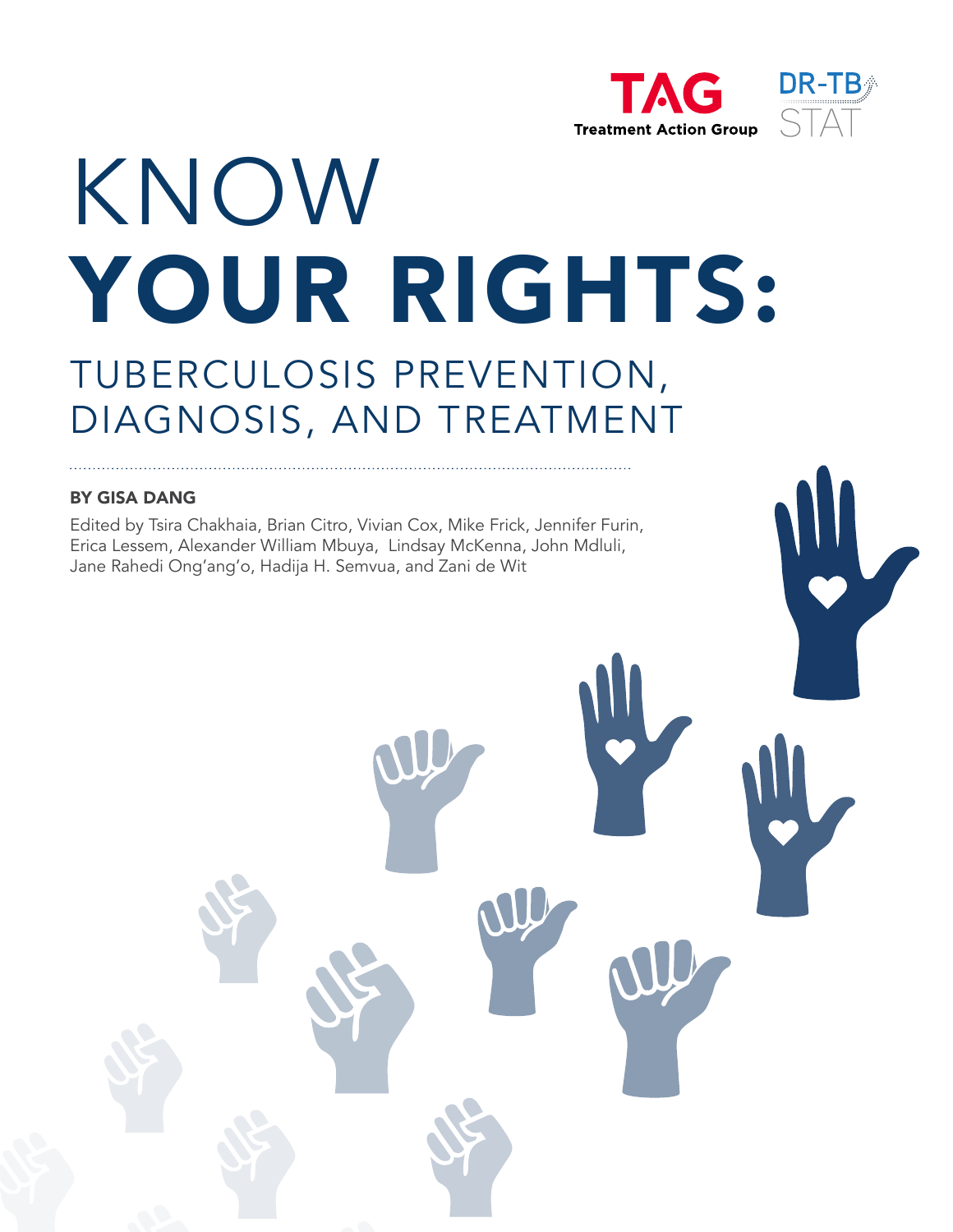

# KNOW YOUR RIGHTS: TUBERCULOSIS PREVENTION, DIAGNOSIS, AND TREATMENT

# YOUR HUMAN RIGHTS AND TB Page 1 of 6

BY GISA DANG

Edited by Tsira Chakhaia, Brian Citro, Vivian Cox, Mike Frick, Jennifer Furin, Erica Lessem, Alexander William Mbuya, Lindsay McKenna, John Mdluli, Jane Rahedi Ong'ang'o, Hadija H. Semvua, and Zani de Wit

# Why this guide?

This guide is for people with tuberculosis (TB), people at risk for TB, and the people who take care of them. It aims to explain what the global standards for TB care are, including what services you have the right to receive. This guide aims to clarify what your rights are related to TB prevention, testing, treatment, and care. Our goal is for people affected by TB to be able to recognize when they should be receiving a higher level of care, so they can ask for globally recommended standards.

# What are globally recommended standards?

The World Health Organization (WHO) is the organization of the United Nations (UN) that specializes in health. Part of the WHO's work is to guide a process that sets standards and guidelines for prevention, diagnosis, and treatment of TB. These standards support policymakers and health authorities to plan and equip their country's health programs to respect, protect, and fulfill everyone's right to health and other related human rights.

# What are human rights, and why are they important for people affected by TB?

People with TB and those at risk for TB have human rights. Governments have legal obligations under international, regional, and domestic law to respect, protect, and fulfill these human rights. Human rights are universal: everyone has them. Human rights are also indivisible, interdependent, and interrelated. That means all human rights are equally important, depend on each other, and are closely related to each other. Taking away one right affects your other human rights.

Many human rights are important for people affected by TB. These rights exist in international and regional treaties, as well as the constitutions of countries around the world. They include the Right to Life; Right to Health; Right to Non-discrimination; Right to Liberty; Right to Science; Right to Informed Consent; Right to Information; Right to Privacy; Right to Participation; Freedom from Torture and Cruel, Inhuman, or Degrading Treatment; Freedom of Movement; Freedom from Arbitrary Detention; Freedom of Association; and Freedom of Assembly.

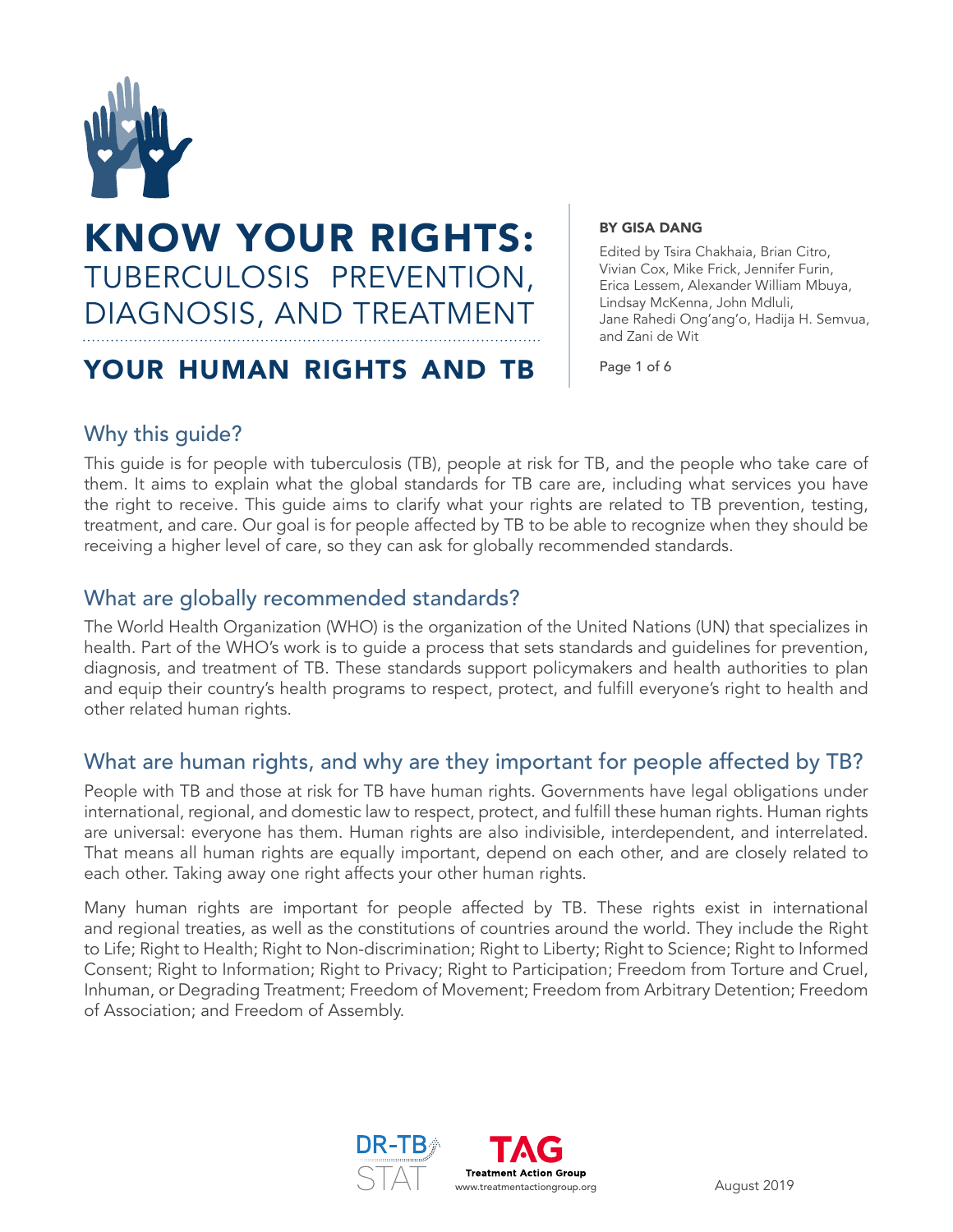# YOUR HUMAN RIGHTS AND TB | Page 2 of 6

# What does Right to Life mean for people affected by TB?

The Right to Life means that the state, that is, your country's government, may not deprive you of your life. The state also has the duty to take steps to protect your life. This means your government should take steps to end diseases and to ensure access to care, for example by taking a human-rights-based approach to eliminating TB.

# What does the Right to Health mean for people affected by TB?

The Right to Health includes two important parts. The first part is a country's health care services and health care system. The Right to Health states that health care has to be available. For TB, this means a health care system with functioning facilities for TB prevention, diagnosis, and care; with goods including TB medication and testing equipment and supplies; and with services and programs including adequate budget for health care staff and TB programs. Health care must be accessible: everyone should have access to it and cannot be denied services (which is called non-discrimination). You also should be able to reach and enter facilities that are equipped to handle TB, including, for example, local health care stations, or, if necessary, services may have to come to you. You should be able to afford health care, including your medication. And you must be able to access information about available health care options for TB and knowledge on TB. Health care has to be acceptable; this means that health care has to be appropriate to the local culture, respect ethics, and be sensitive to gender and age of a person with TB. Health care must be of good quality: health interventions for TB should be based on science and should be medically appropriate, and medicines should be of good quality.

This "availability, accessibility, acceptability, and quality" part of the right to health is often called AAAQ. The second part of the Right to Health includes the "underlying determinants" of health. These include several human rights that relate to your health. For example, the rights to food; safe drinking water and adequate sanitation; adequate housing; healthy working conditions; and access to health education. These rights are important for prevention and treatment of TB. For you, that may mean that you should receive nutritional support in addition to medication during your TB treatment, if that would aid your healing. Or that you may need other additional support during or after you have completed your treatment, if TB has significantly changed your ability to live your life and protect your health.

Your government also must provide essential medicines. This is a "core obligation" under the Right to Health. This means that providing essential medicines is one of the most important things a government can and must do to respect, protect, and fulfill the Right to Health. The WHO has a Model List of Essential Medicines, that lists all important TB drugs in section 6.2.4 of the 19th version.

# What does the Right to Non-Discrimination mean for people affected by TB?

Your health status should never be used as a reason to treat you, your family, or the person who takes care of you any differently from others. This means that you cannot be fired from your job, refused entry into school, denied housing, or treated in a disrespectful way in a health clinic because you have TB. If you are a member of a vulnerable group, for example a person with HIV, a person who uses illicit drugs, a migrant, or a prisoner, you may not be discriminated against when you try to access TB services.

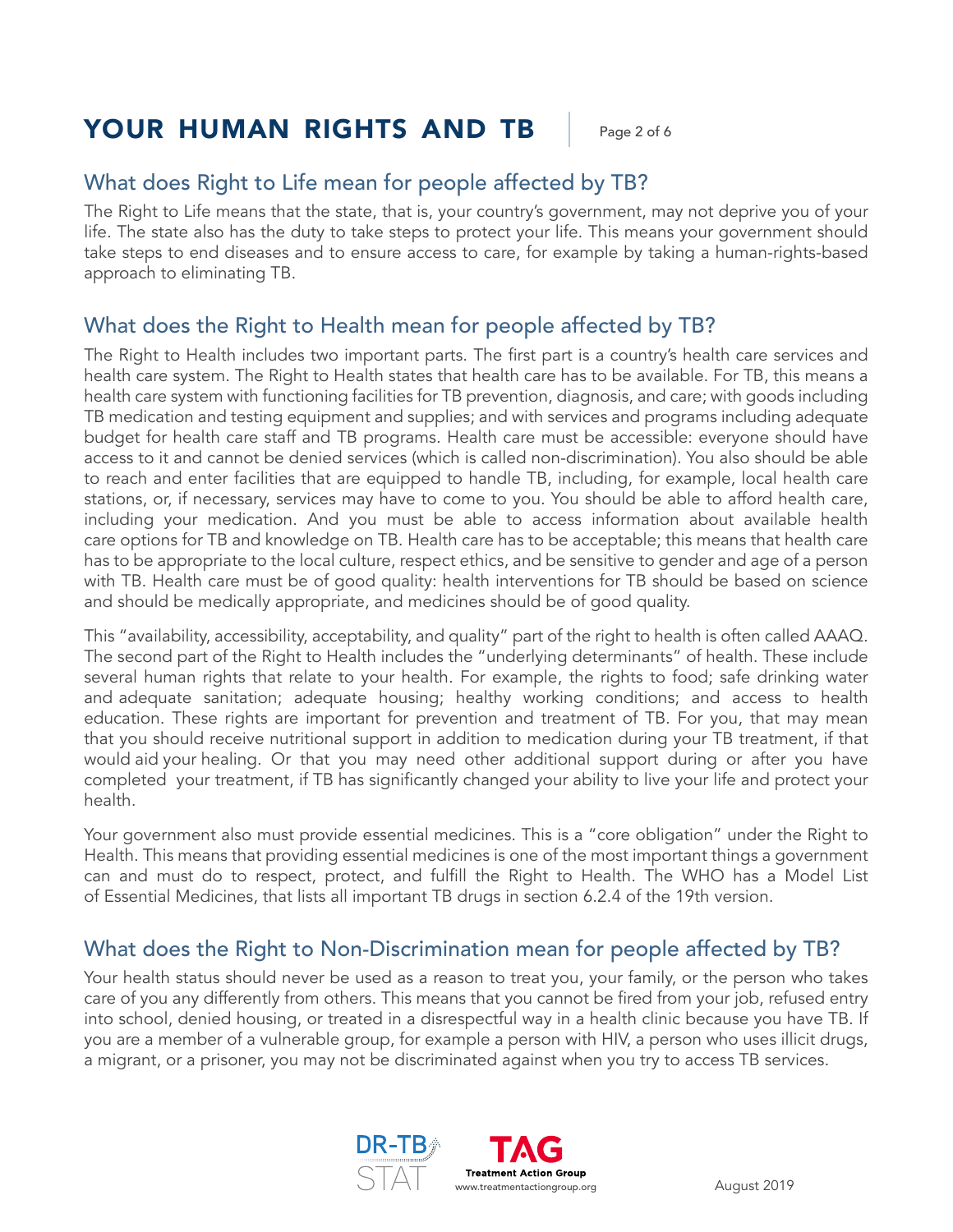# YOUR HUMAN RIGHTS AND TB | Page 3 of 6

# What does Right to Liberty, Freedom of Movement, and Freedom from Arbitrary Detention mean for people affected by TB?

These rights guarantee that you cannot be imprisoned, detained, or stopped from moving around without legal proceedings. Any detention or arrest has to happen according to the law. This is important for TB when we think about whether treatment should happen in isolation. Isolation for TB treatment can be considered if it is medically necessary to protect others from TB. However, you should always be able to choose the least restrictive form of isolation possible. Basic respiratory isolation, for example, could mean wearing a specific mask until your treatment takes effect and your TB is no longer infectious. You should not be asked to stay in the hospital if wearing a mask is sufficient.

In some rare situations, your government can require you to stay in isolation even if you do not agree (involuntary isolation). This can happen only if your TB is actively infectious, if you refuse to take TB drugs or to follow infection control measures, and if there is a real risk of spreading TB to others. Involuntary isolations should never be a routine requirement and should only be used if all other measures, including extensive counseling, have been tried and failed. Involuntary isolation needs to be based on an existing law or policy, and should hold up to external review. You as the person affected also have a right to appeal the decision to be isolated. You should never be isolated in a nonmedical setting, such as a prison cell. Also, you must be provided TB treatment and basic necessities, including food, water, and the opportunity to communicate with family. Isolation should be as brief as possible, which means only as long as you TB is infectious and presents a real risk to others. Isolation should never be a requirement of receiving access to new TB drugs.

# What does Right to Privacy mean for people affected by TB?

Right to Privacy means that your health status, including whether you have TB, and your personal information should not be shared with anyone, unless you allow it or it is necessary to protect the health of others. In most places, TB is a "notifiable condition." This means that health authorities have to report cases of TB to the national department of health. However, your personal information (like your name) should not be shared. If you have different health care providers, they may need to share information about your health with each other in order to provide you good quality care. If your TB is infectious and people you interact with are at a real risk of contracting TB, you should inform them, encourage them to get tested, and take steps to protect against the spread of TB. For example, you may choose to wear an appropriate mask in a closed family setting. Your health care provider may let people who are in close contact with you know that they need testing, without identifying who the close contact is. If you refuse or are unable to do this, your health care provider may notify these people that your TB is infectious so they can take steps to protect themselves. When there is no risk for others to contract TB, there should be absolute protection of your Right to Privacy.

# What does Right to Science mean for people affected by TB?

Right to Science means that every person should be able to benefit from new scientific findings, including new and improved prevention, diagnosis, and treatment methods. Your government should take steps to make new medication, new ways to prevent TB, and new ways of testing for TB available in your country.

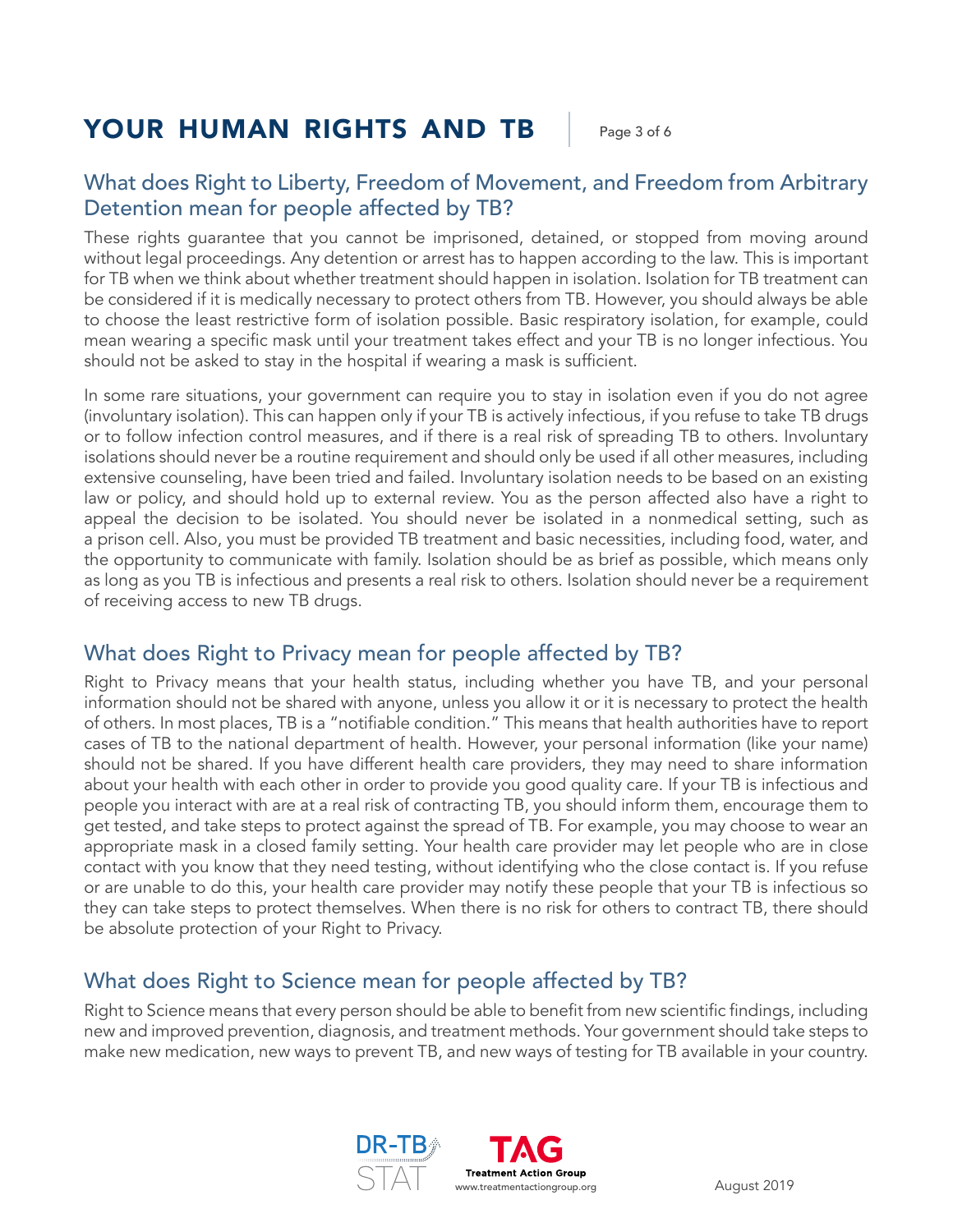# YOUR HUMAN RIGHTS AND TB | Page 4 of 6

Governments also have an obligation to support and advance science. That means, for example, that your government should provide funding for scientific research and support public research institutions. When your government provides funding or other incentives for research to a private company, it should also make sure that the results of that research benefit people with TB in your country and are affordable. The Right to Science is also linked to the right to participation. Communities affected by TB should be included into research processes in a respectful and meaningful manner.

# What does Right to Information mean for people affected by TB?

Right to Information means, among other things, that you—and, if you wish, the person involved in your care, like a relative or friend—need to be told about your options for medical treatment. It also means you and your community should be provided accurate information about how TB spreads, how to prevent its spread, and for how long people with TB are infectious. You should also receive counseling and all explanations that you need to consent (agree) to any medical interventions. It also means that you have the right to know the names and dosages of any medication or intervention that your doctor wants you to take; to know how long the treatment will take; and to understand all potential side effects and other ways in which a medication or intervention may affect your health or life. This is called treatment literacy. The Right to Information also means that you should receive a copy of your medical records if you want one.

# What does Right to Informed Consent mean for people affected by TB?

The Right to Informed Consent is closely linked to the Right to Information and the Right to Participation. Informed consent means that you must agree to any medical intervention before it happens, and that you must first receive complete information about the risks and benefits of the intervention. Information is the basis for your decision on whether to allow the medical intervention (for example, a specific drug regimen for TB, or whether or not you want to take preventive therapy). This means that you should always have counseling before you make a decision, and that you must be given time to think of questions and receive answers to your questions. Forced treatment for TB is never allowed.

# What does Right to Participation mean for people affected by TB?

The Right to Participation means that you as the person with TB should take part in the decisions that affect you. That, of course, includes your medical treatment. However, it also has a broader application. People affected by TB have the right to participate in deciding health policies, from the national level down to the community level. For example, this may mean that health authorities seek input from organizations that represent people with TB when evaluating a TB program, or involve the community in developing a local approach for person-centered care.

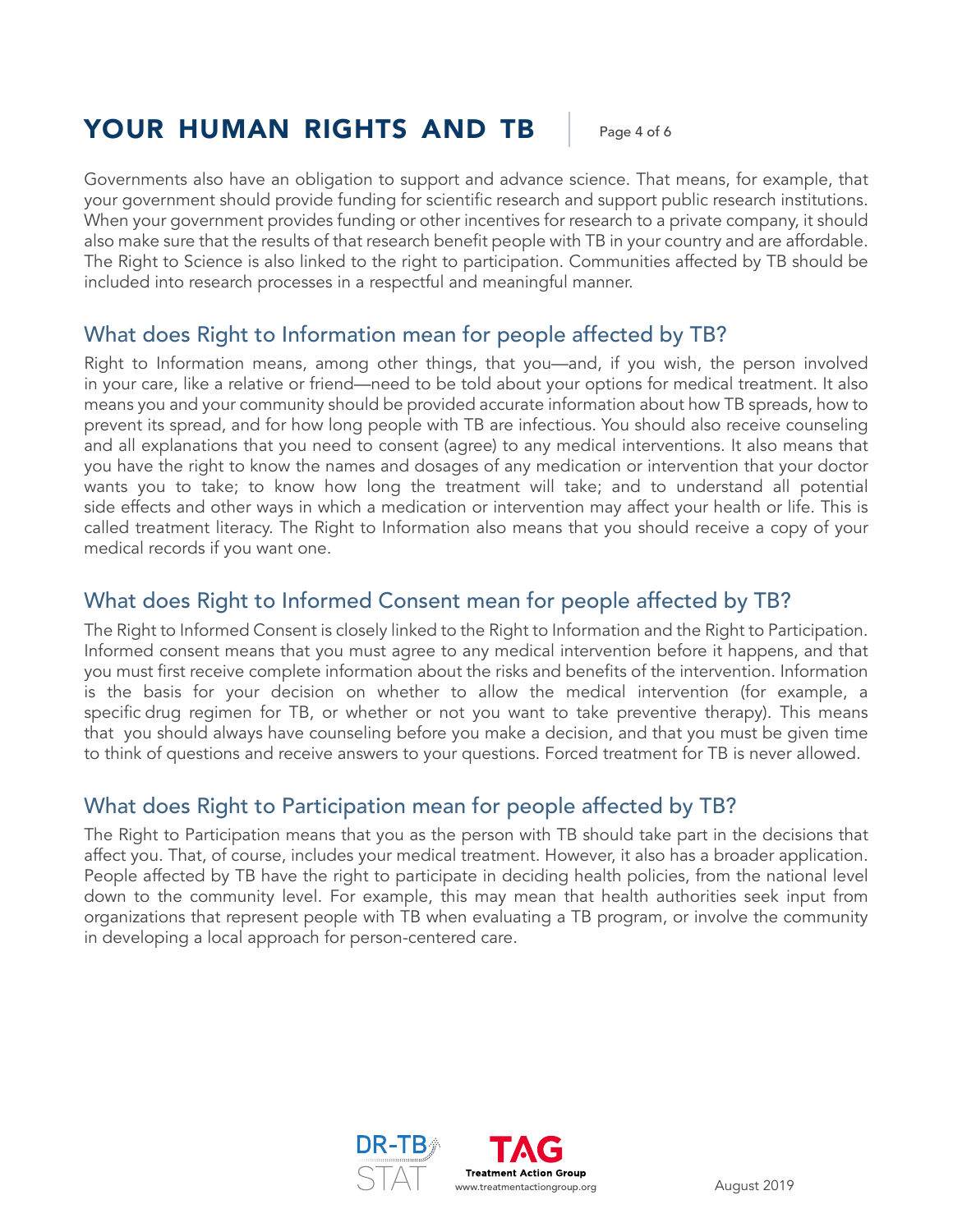# YOUR HUMAN RIGHTS AND TB | Page 5 of 6



*Photo Credit: David Harrison for Treatment Action Campaign*

### What do Freedom of Association and Freedom of Assembly mean for people affected by TB?

The Right to Participation is one reason why Freedom of Association and Assembly also play a role in TB. Freedom of Assembly allows groups of people to come together, for example to discuss input to a community health issue. Freedom of Association allows you and other people affected by TB to form and register organizations (for example, community groups that provide support to people affected by TB) or to advocate for the rights of people with TB.

### What is person-centered care?

Person-centered care means that everything to do with TB prevention, diagnosis, and treatment should consider the whole person. This includes respecting each person's human rights and thinking about social and economic factors, not only about the medical information. Your treatment plan should be made to address your specific situation. It should protect your rights, not violate them. TB affects more than one person. That is why we think about family- and community-centered care as well. The people helping to take care of family or community members living with TB need to be informed about prevention, diagnosis, and treatment just like the person with TB does.

### What does this mean for families and communities?

Families and communities play important roles in TB prevention, diagnosis, and treatment. That's why community-based organizations (CBOs) and support groups are important. You have the right to Freedom of Association and Freedom of Assembly. This means that you, other patients, and your community have the right to meet to share information. You have the right to form organizations that support people with TB, their caregivers, and their community.

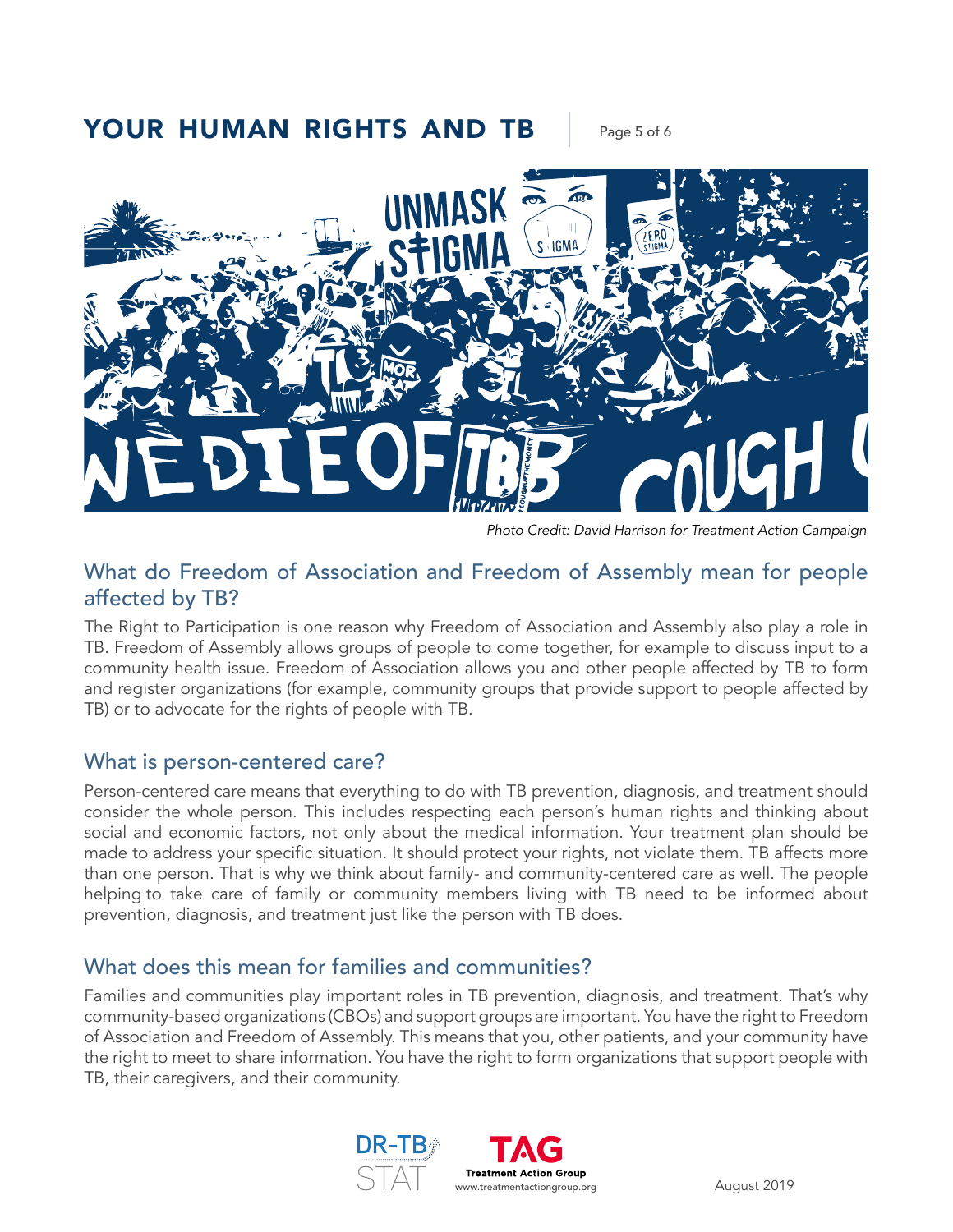# YOUR HUMAN RIGHTS AND TB | Page 6 of 6

### What can I do if my rights are violated?

You have the right to make a complaint. Health authorities should have a channel for you to make a complaint. You also have the right to receive a response. If you do not receive a response, or if you receive a response that does not address your concerns or needs, you may have the right to take them to court. This depends on your country's laws, and you should contact a legal professional or legal aid organizations. There are organizations that specialize in rights violations around the right to health. That includes your rights in access to treatment, for example, and the other rights laid out in Section I, "Your Human Rights and TB."

Many countries have human rights ombudsmen or national human rights institutions. These are independent groups that exist to monitor, protect, and restore human rights and can receive complaints from individuals about human rights violations. You can look up whether your country has a national human rights institution by checking the directory here: [https://nhri.ohchr.org/EN/Pages/](https://nhri.ohchr.org/EN/Pages/default.aspx) [default.aspx.](https://nhri.ohchr.org/EN/Pages/default.aspx) In some situations, it may be faster to reach out to a local patient advocacy organization if you think that your rights have been violated and want to receive information on your options.

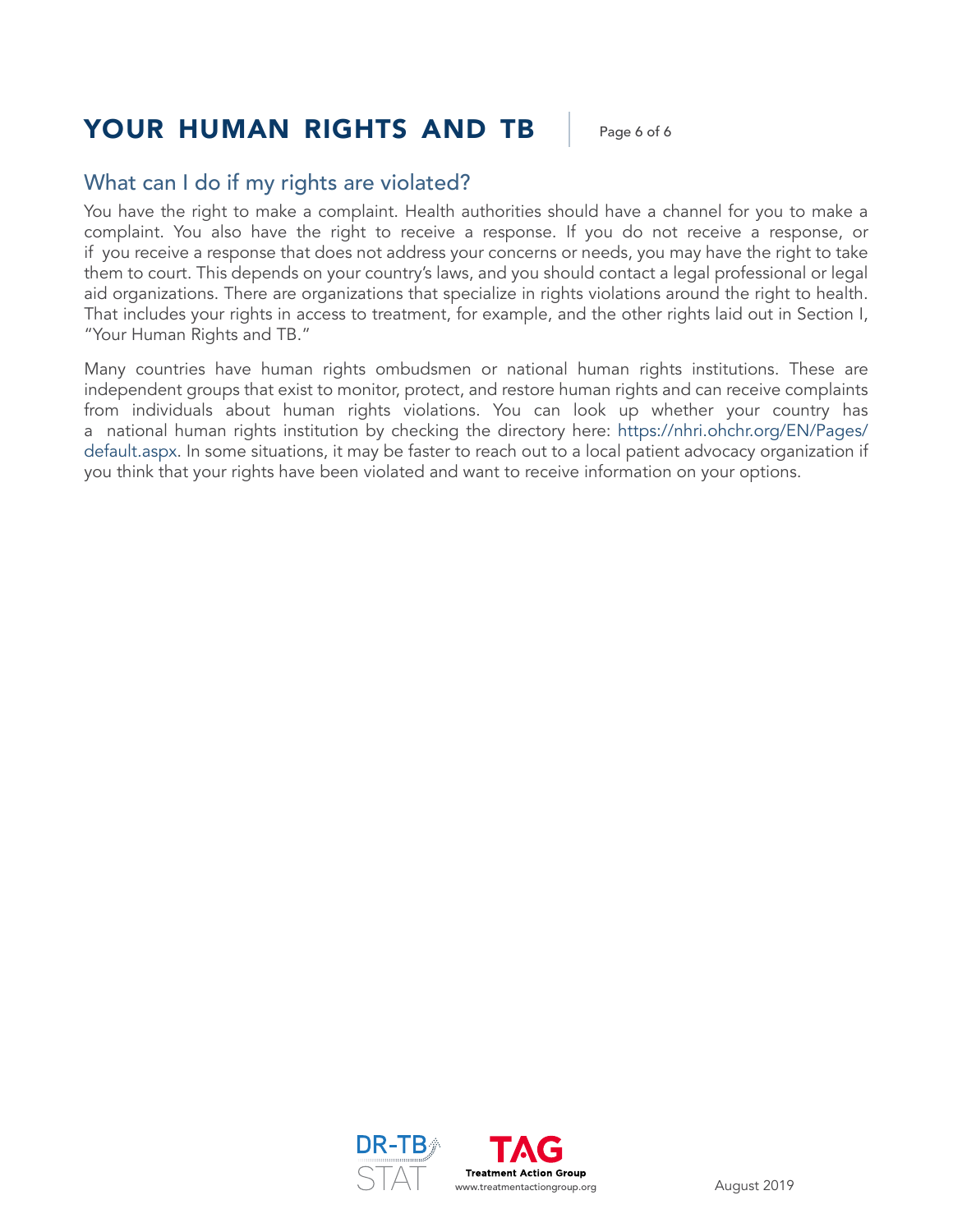

# KNOW YOUR RIGHTS: TUBERCULOSIS PREVENTION, DIAGNOSIS, AND TREATMENT

# YOUR RIGHTS AND TB PREVENTION

BY GISA DANG

Edited by Tsira Chakhaia, Brian Citro, Vivian Cox, Mike Frick, Jennifer Furin, Erica Lessem, Alexander William Mbuya, Lindsay McKenna, John Mdluli, Jane Rahedi Ong'ang'o, Hadija H. Semvua, and Zani de Wit

Page 1 of 4

# What is preventive therapy for TB?

You can develop TB infection if you breathe in air from someone who is sick with TB and coughing. Your TB infection may be referred to as latent TB infection or LTBI. TB infection means you have the TB bacteria inside your body, but they are not making you sick. This means you cannot pass the TB germs to others. In many cases, your body is able to keep this TB infection under control and you do not have any symptoms. But in some cases—especially if the immune system is not working properly—TB germs in the body can multiply and make you sick sometime in the future, referred to as active TB disease.

# How do I know if I have TB infection?

There are two kinds of tests for TB infection. One is called a tuberculin skin test, or TST. It involves injecting a small amount of harmless protein into your skin (usually in your arm) and asking you to come back a day or two later to see if your skin has reacted, which would mean you have TB infection. The other kind of test is called interferon gamma release assay, or IGRA. An IGRA test looks at a small amount of your blood for signs of TB infection. Having one of these tests may not be necessary for starting preventive therapy if you are at high risk of getting active TB disease. This is because these tests are not perfect. The TST can have a positive result in people who are not infected with TB but have had the BCG vaccine. In some people especially those who are very young or those whose immune systems are not working well—either the TST or IGRA may have a negative result, even if there is TB infection. Persons who have been exposed to TB in their homes or other places may still benefit from preventive therapy and have the right to discuss this with their health care providers.

# What is TB preventive therapy?

Preventive therapy means taking medicines for TB to prevent you from falling sick. Your doctor or nurse may recommend that you take preventive therapy after testing to see if you have TB infection, or after asking about your risk factors. Because the TB infection tests are not very good at telling who will go on to get active TB disease, your doctor or nurse may offer you treatment based only on the risk factors. One risk factor is being in close contact with someone with active TB—all contacts of someone with TB should be screened for TB and, if they have or are likely to have TB infection, should be offered preventive therapy. Another risk factor is having HIV. In fact, the WHO recommends anyone with HIV or children under five years of age who live with someone with TB should be offered preventive therapy (as long as they do not have active disease), even without a TB infection test.

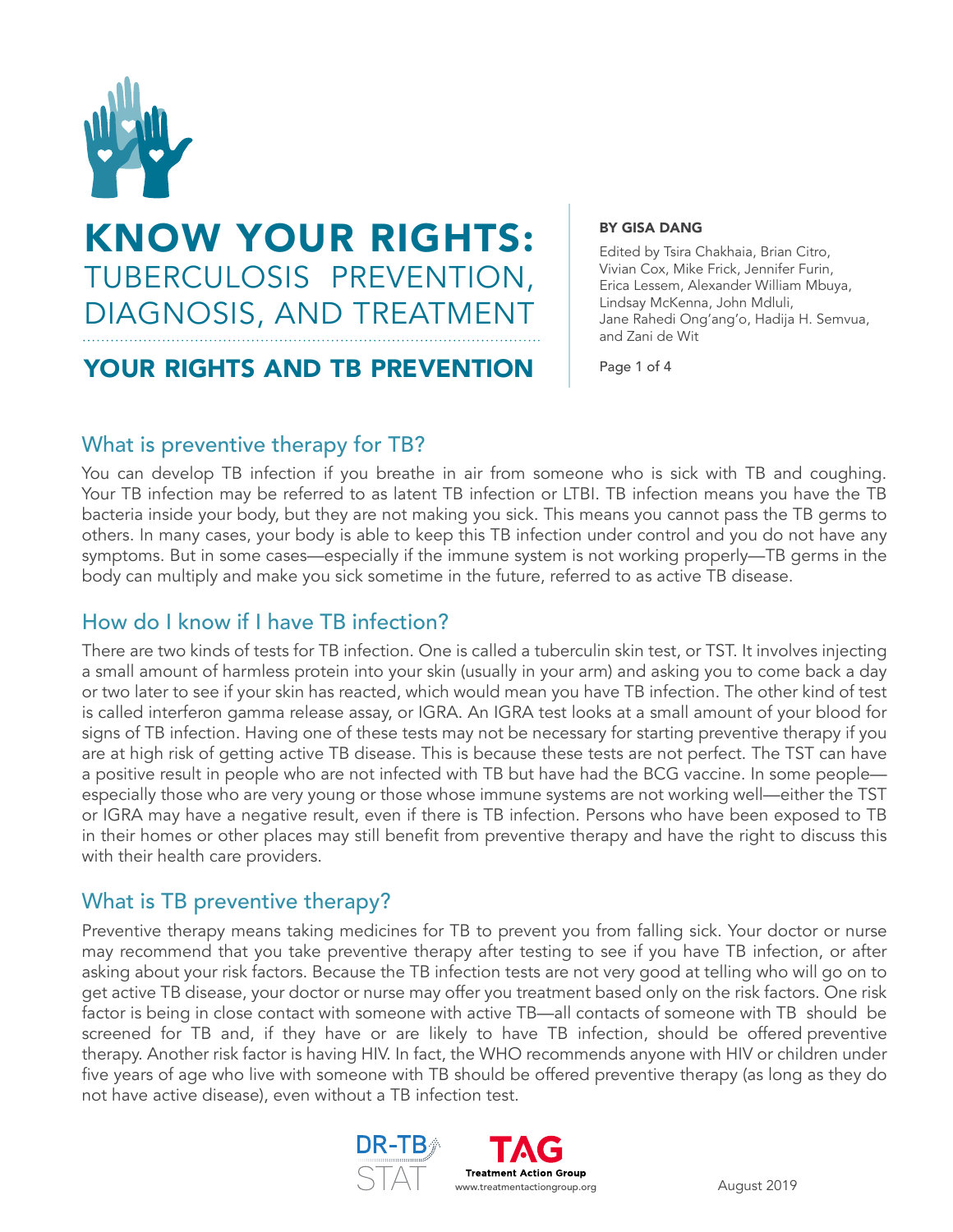# YOUR RIGHTS AND TB PREVENTION Page 2 of 4

There are several different preventive therapies that work and are safe:

- Six months, nine months, 36 months of or lifetime treatment with an anti-TB medicine called isoniazid, taken daily. For people with HIV, this can also be given with cotrimoxazole to prevent other HIV-related conditions;
- Three months of isoniazid plus rifapentine, taken once a week. This is one of the newest options, and many people think it is the easier than other regimens because its duration is shorter and it only has to be taken once a week;
- One month of isoniazid plus rifapentine taken daily. This preventive therapy has only been studied in people with HIV This is one of the newest options, and many people think it is the easier than other regimens because its duration is short, and people with HIV take daily medicine anyway;
- Three to four months of daily isoniazid plus rifampicin, another anti-TB medicine;
- Four months of daily rifampicin alone.

Please note: if you are taking preventive therapy that includes isoniazid, you should also be given vitamin B6 (also called pyridoxine) to prevent damage to your nerves. If you are taking antiretroviral therapy (ART), your doctor should prescribe with caution preventive therapy that contains rifampicin or rifapentine, since these can interact with common HIV medicines. Rifampicin and rifapentine should not be given to people taking protease inhibitors; they may be safely given to people on efavirenz-, raltegravir-, and dolutegravir-based ART. For more information on TB and HIV drug-drug interactions, please visit: [https://aidsinfo.nih.gov/guidelines/html/1/adult-and-adolescent-arv/367/](https://aidsinfo.nih.gov/guidelines/html/1/adult-and-adolescent-arv/367/overview) [overview.](https://aidsinfo.nih.gov/guidelines/html/1/adult-and-adolescent-arv/367/overview)

### Can preventive therapy work for multidrug-resistant TB (MDR-TB)?

MDR-TB means that the strain of TB is resistant to isoniazid and rifampicin, so the preventive therapy options mentioned above may not work. The WHO recently released updated guidance recommending that preventive therapy may be considered for persons living with someone with MDR-TB. There are several ongoing studies to assess the best treatment for MDR-TB infection. You should ask if any of these studies are being done in your area. In some situations, treatment of MDR-TB infection with medicines such as levofloxacin or moxifloxacin may be offered to individuals at high risk. Preventive therapy options for persons exposed to fluoroquinolone-resistant MDR-TB are currently being explored in observational studies and clinical trials. Given the excellent safety profile of delamanid, it appears to be the most suitable drug and could be considered in persons in high-risk exposure situations on a person-by-person basis. You should discuss the risks and benefits of receiving this medication with your health care providers.

# Who should be able to access TB preventive therapy?

The WHO recommends that all people with HIV, and all children under five years of age who live with or are close to someone with TB, take preventive therapy when they do not have active TB disease. This is because children and people with HIV are at very high risk of developing TB if they are exposed to the bacteria. WHO also recommends that preventive therapy may be offered to people five years and over

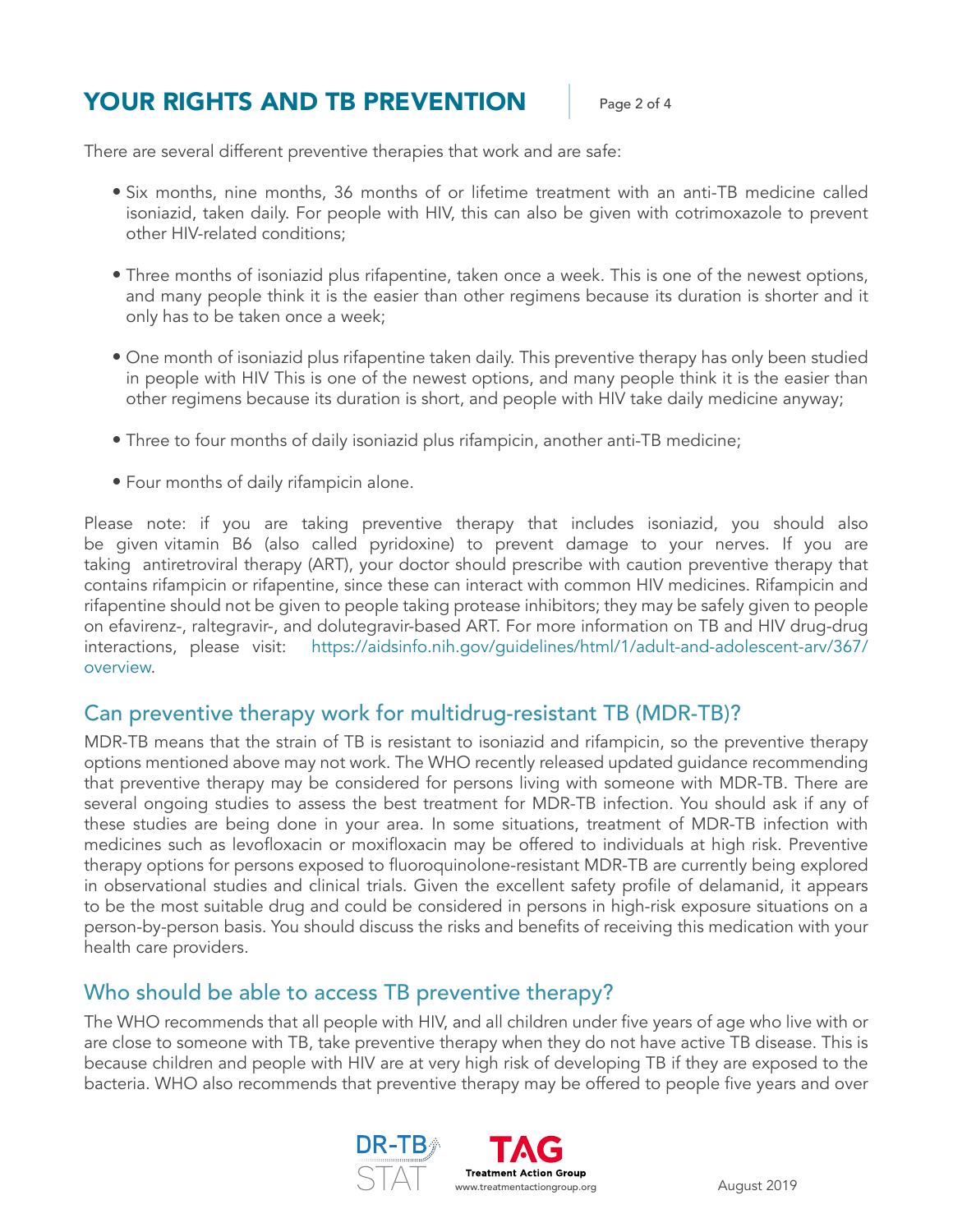# **YOUR RIGHTS AND TB PREVENTION Fage 3 of 4**

who live with someone with TB, if they live in countries with high burdens of TB and do not have active TB. Because TB is transmitted through the air, everyone in close contact with a person with TB, or at other high risk for TB (such as working in a mine where you are exposed to silica dust that causes silicosis or living in a prison without proper ventilation) should have access to TB screening.

### What if I'm pregnant?

Women who are pregnant are at higher risk for becoming sick with TB than the general population. This is due to changes in the immune system that occur during pregnancy. For this reason, all pregnant women have a right to be assessed for TB during their pregnancy, including checking for symptoms, sending a sputum sample, and/or having a chest X-ray (with lead shielding of the abdomen to protect the fetus). If as a pregnant women you are found to be infected with TB and active disease has been ruled out, you have a right to be given TB preventive therapy. Some small studies have shown that the use of isoniazid during pregnancy could be associated with a risk of liver toxicity for the pregnant woman and both miscarriage or low birth weight. Others have shown that isoniazid is safe to use in pregnancy. Pregnant women should discuss the risks and benefits of isoniazid-based TB preventive therapy with their health care providers, consider possible alternatives (i.e. delaying therapy until after the birth of the child, initiating rifampicin- or rifapentine-based preventive therapy, or increased monitoring during pregnancy), and make a decision about preventive therapy that is consistent with their goals and values. Whatever decision is made, pregnant women have a right to receive high-quality care for themselves and their babies.



*Photo Credit: Delek Hospital*

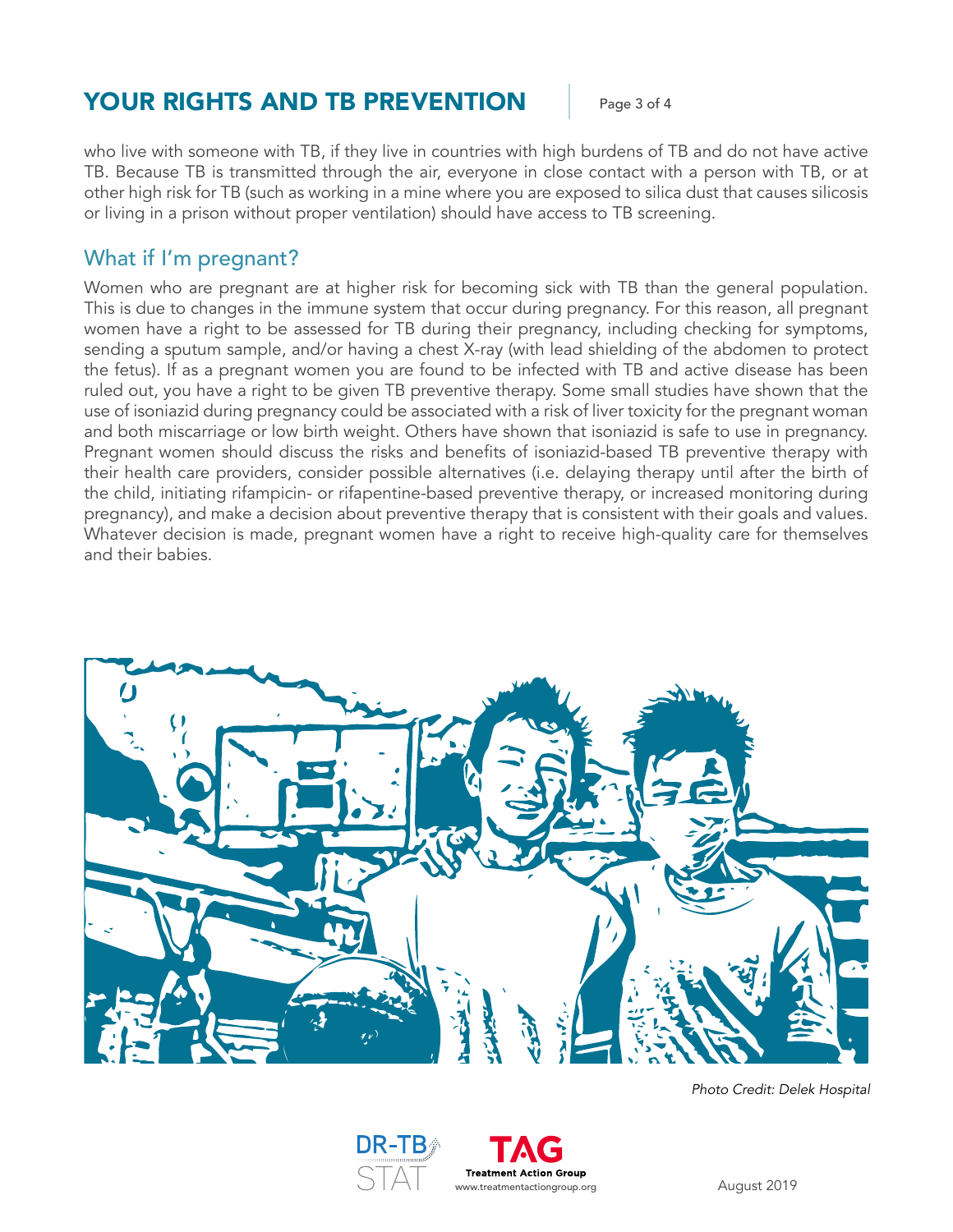# **YOUR RIGHTS AND TB PREVENTION Page 4 of 4**

# Can I be forced to take preventive therapy?

Preventive therapy should never be mandatory. You should always have the choice of taking it (consent) or not. You may encourage an at-risk loved one to take preventive therapy, but it is their choice to take it or not. You have the right to be fully informed about the potential benefits, risks, and existing knowledge about TB preventive therapy. For children, their parent or legal guardian must provide consent to any procedure or medication, including preventive therapy. In some places, the law does not allow children to consent to treatment and medical decisions by themselves. Laws about consent and ages of consent vary. In many countries this is 18 years old, but in some countries it is younger or older.

# What if I have side effects while on preventive therapy?

While reactions to TB preventive therapy are usually minor and rare, some are serious. If you are taking isoniazid, the main side effects of concern are liver damage and nerve damage (which vitamin B6 helps prevent). If you are taking rifampicin or rifapentine, the main concerns are skin and hypersensitivity reactions (a flu-like reaction), and liver damage. If you have a history of liver disease, drink more than seven alcoholic drinks per week, are HIV-positive, are pregnant, or delivered a baby within the past three months, you should ask for a liver function test at the start of therapy to make sure you are not at risk.

If you have stomach pain, nausea, vomiting, loss of appetite, fatigue or weakness, weight loss, pale stools, dark-colored urine, or yellowing of the eyes or skin, contact your health care provider immediately, as you could have liver damage. (Rifampicin and rifapentine can dye your body fluids red, brown, or orange; this is normal unless the urine is dark). If you feel any tingling, burning, or numbness in your hands or feet, contact your health care provider immediately; these can be signs of nerve damage. If your health care provider is not available, immediately stop taking preventive therapy while you wait to talk to them.

# I am taking care of a family member with TB. What do I need to know?

TB is infectious, but remember, TB can only be passed through the air when someone sick with stillinfectious TB (sometimes called smear-positive TB, though smear-negative TB can also be infectious) coughs, sneezes, sings, or shouts. TB is NOT spread through touch, blood, sperm, or vaginal fluids, or through sharing food, utensils, plates, or cups. TB is generally not infectious after two weeks of good treatment. Most transmission (spread) occurs before someone is on effective therapy. Soon after effective therapy starts, the risk of transmission drops dramatically.

We know the most important way to stop the spread of TB is to quickly diagnose all persons with disease, start them on effective therapy, and support them to successfully complete therapy. If you are in close contact with someone with still-infectious TB, try to stay in well-ventilated areas, preferably with sunlight or a UV light, when you are with the person. You should have access to regular TB screening and pay close attention to any signs of TB in yourself. If you do not have TB symptoms, but think you have been exposed to TB, you should have access to preventive therapy.

Different kinds of masks can help stop the spread of TB. Persons living with TB can wear a surgical paper or cloth mask, as these can stop the TB germs that they cough from being spread to the air. If you are caring for someone with TB but you are not sick, a special type of mask needs to be worn to prevent breathing in the TB germs. This is called an N-95 respirator, and it stops germs from getting in. If you do not have TB and are trying to protect yourself, do not wear a regular surgical mask; this is actually worse than wearing no mask.

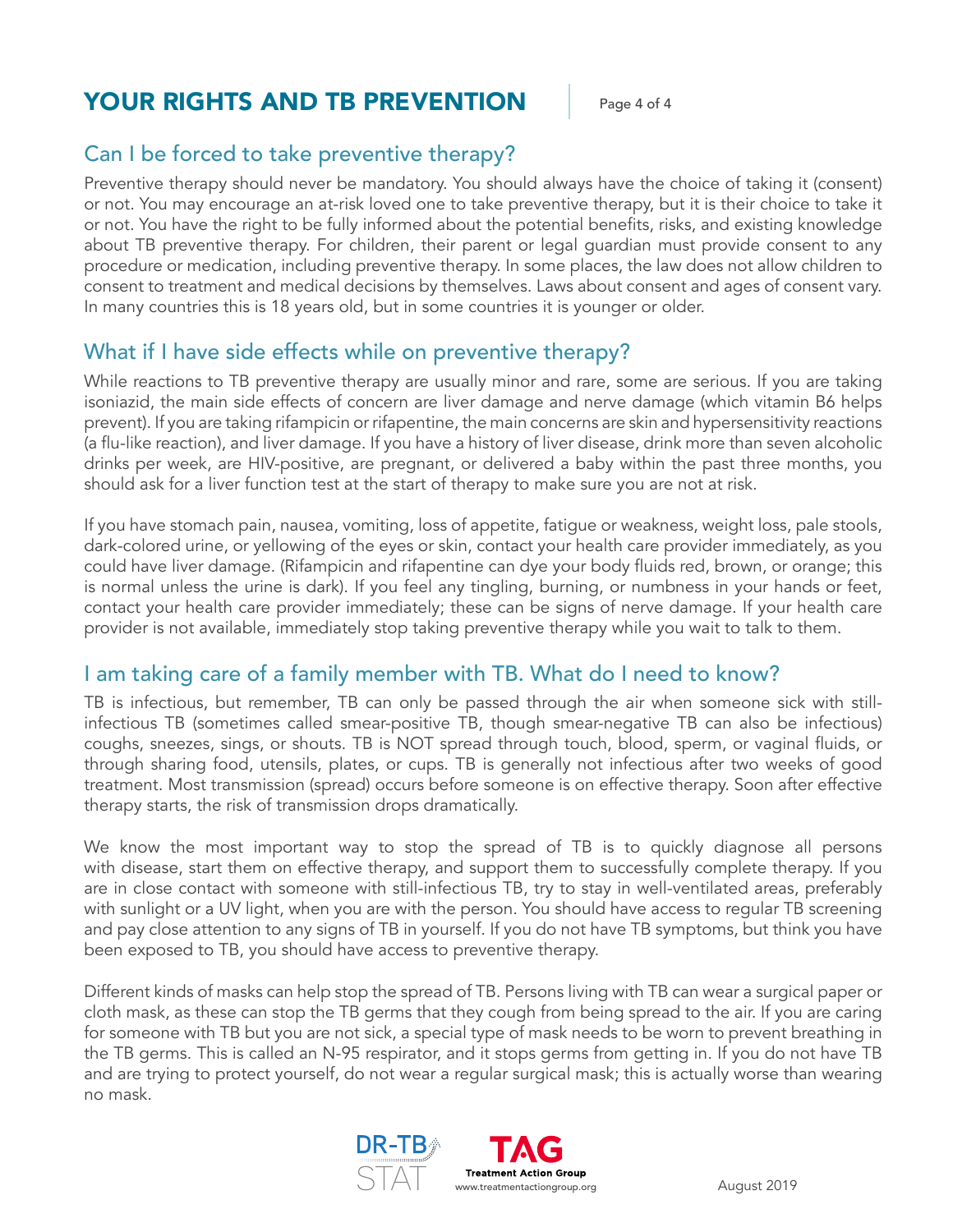

# KNOW YOUR RIGHTS: TUBERCULOSIS PREVENTION, DIAGNOSIS, AND TREATMENT

# YOUR RIGHTS AND TB DIAGNOSIS

#### BY GISA DANG

Edited by Tsira Chakhaia, Brian Citro, Vivian Cox, Mike Frick, Jennifer Furin, Erica Lessem, Alexander William Mbuya, Lindsay McKenna, John Mdluli, Jane Rahedi Ong'ang'o, Hadija H. Semvua, and Zani de Wit

Page 1 of 3

# How do I know if I need to be tested for TB?

If you are coughing for more than two weeks, losing weight, coughing up blood, or having night sweats, you should be tested for TB. If you have HIV, you should also be regularly tested for TB. Sometimes you may first be asked about these symptoms, or offered a chest X-ray. This can give information about whether you need a TB test. X-ray is not a TB test itself because many things that are not TB can look like TB on an X-ray, so more specific TB testing is needed if it seems likely that you have TB from the X-ray.

If you live with or have close contact with someone who finds out they have TB, you should go to the health center to see if you might have TB as well. The health center should ask you about any symptoms you may have and might offer you an X-ray or collect a sputum sample (phlegm or mucus that you cough up) from you to test for TB. Please see the "Your Rights and TB Prevention" section for information on how to protect yourself if you are caring for someone with TB.

# How should TB be diagnosed?

Everybody being tested for TB should have access to GeneXpert MTB/RIF or the new GeneXpert MTB/ RIF Ultra as the first test (also sometimes called a CBNAAT test). GeneXpert is faster and more accurate than the common sputum smear microscopy test. This is true for adults and children, and for people with HIV. If GeneXpert does not find TB, but you or your health care provider is worried you have TB, you have the right to additional diagnostic tests, such as a TB culture. The only time GeneXpert should not be the very first TB test is when people are very sick and may have AIDS. Then both the faster urine LAM test and GeneXpert should be used; see below.

Even though GeneXpert should be the first test, many places still use smear microscopy as the first test. If this is the case where you live, you may want to encourage your government to update its policies for diagnosing TB, in accordance with the Right to Science and the Right to Health.

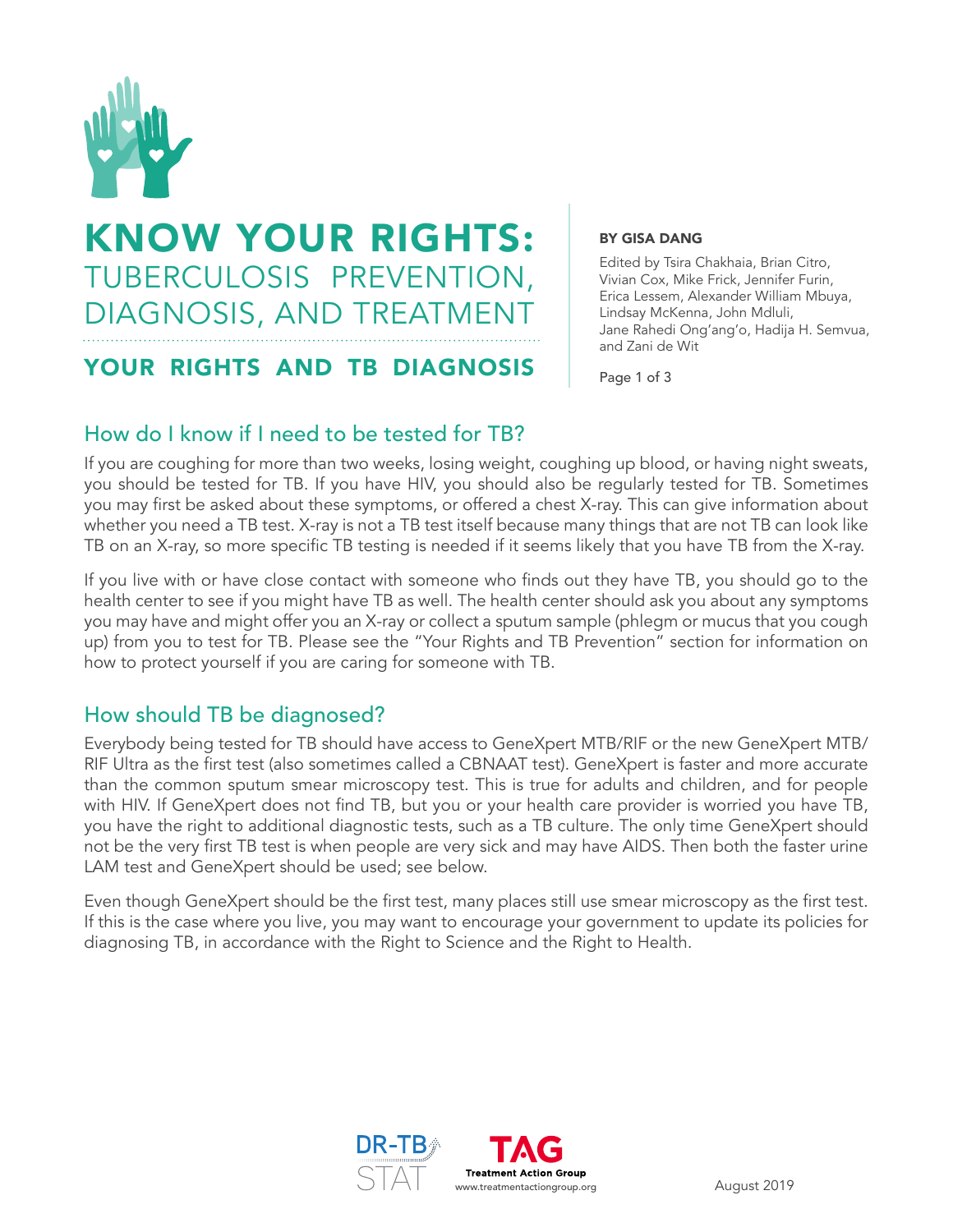# YOUR RIGHTS AND TB DIAGNOSIS Page 2 of 3

### How should children be tested for TB?

Diagnosis can be more challenging in children because they usually have fewer bacteria than adults and can have trouble coughing up sputum. Children should be offered chest X-ray routinely and may require more invasive methods for getting a sample that can be tested on GeneXpert (called gastric aspirate).



### What about diagnosing drug-resistant TB?

For TB treatment to work, your TB should be susceptible to the drugs you are being treated with. It is important to find out early if your TB is resistant (not susceptible) to any drugs in your treatment regimen. Diagnosing drug-resistant TB is also called drug susceptibility testing, or DST. GeneXpert can detect resistance to the medicine rifampicin. Another test called a line probe assay can say in a few days if your TB is resistant to other important medicines including isoniazid, the second-line injectables (amikacin, and the no-longer recommended capreomycin and kanamycin — see "Your Rights and TB Treatment") and fluoroquinolones (levofloxacin, moxifloxacin). Line probe assays should be available. If they are not, liquid culture (which takes a few weeks) can also be used.

# What if I am living with HIV?

Diagnosing TB in people with HIV can be more difficult, because people with HIV may have varying levels of TB in their lungs and often have TB outside the lungs (extrapulmonary TB). GeneXpert, especially the new MTB/RIF Ultra cartridge, is much better at detecting TB—including extrapulmonary TB—in people with HIV than smear microscopy.

TB LAM is a newer test that can find TB in urine. The WHO recommends TB LAM for people with advanced HIV (people who are very ill from HIV or have CD4 cell counts of ≤100 cells/mm3, if CD4

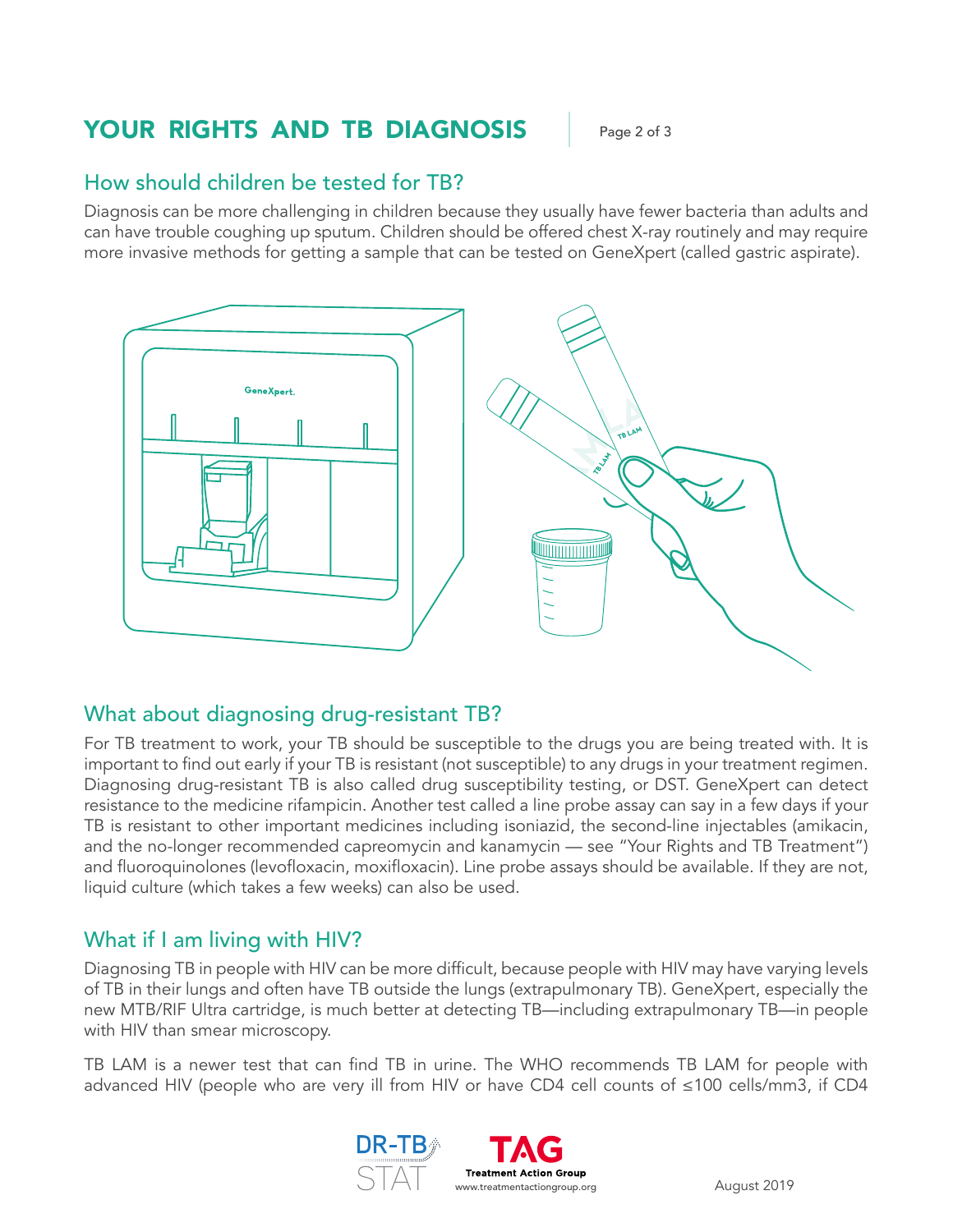# YOUR RIGHTS AND TB DIAGNOSIS | Page 3 of 3

testing is available). Research also shows the test works well when given to any person with HIV entering a hospital. If the TB LAM test is positive, you should start treatment immediately without waiting for other tests. TB LAM testing can miss cases of TB, so if the TB LAM test is negative for TB, you may still have TB, and it is important to follow with GeneXpert.

### What if I am pregnant?

Pregnancy is an opportunity to obtain health care. In some cases, pregnancy may increase your risk of developing TB. If you live in a setting with high rates of TB, you should ask your doctor for a TB test. Because symptom screens do not work as well in pregnant women, you should ask for a GeneXpert or rapid culture test—especially if you have HIV. According to the WHO, chest X-ray does not pose any special risk for your developing baby, as long your clinician follows good practices, like giving you a leaded apron to wear over your abdomen (belly).

# Can I be forced to take a test?

TB testing should be done only with your permission (consent). Some professions or immigration procedures require TB tests. However, a positive test should not prevent you from working in your job or living in another country. If your test shows you have TB infection or TB disease, you should get access to treatment.

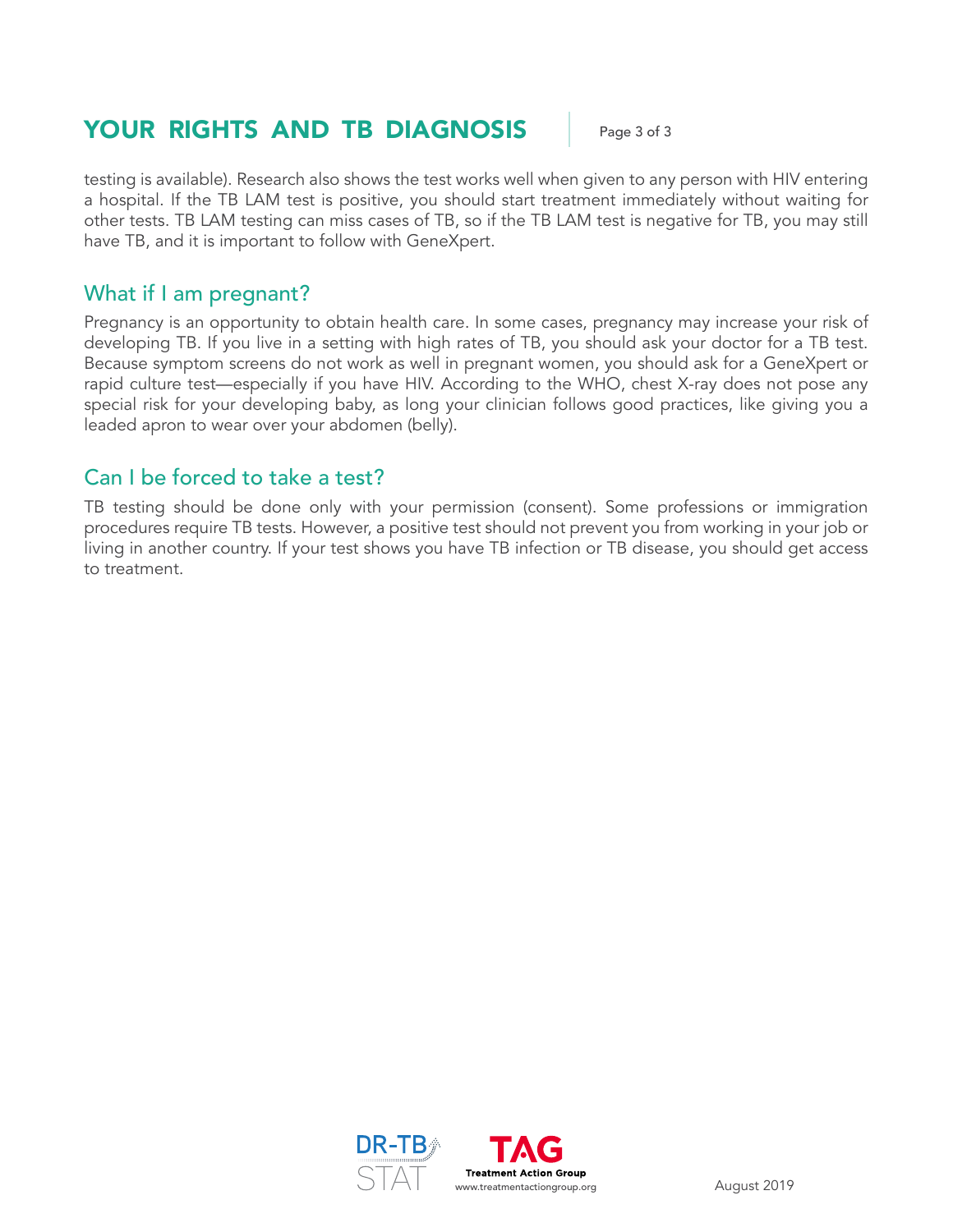

# KNOW YOUR RIGHTS: TUBERCULOSIS PREVENTION, DIAGNOSIS, AND TREATMENT

# YOUR RIGHTS AND TB TREATMENT

BY GISA DANG

Edited by Tsira Chakhaia, Brian Citro, Vivian Cox, Mike Frick, Jennifer Furin, Erica Lessem, Alexander William Mbuya, Lindsay McKenna, John Mdluli, Jane Rahedi Ong'ang'o, Hadija H. Semvua, and Zani de Wit

Page 1 of 7

# Where should I get TB treatment?

Treatment should be given where it's convenient for you, for example, at a primary care doctor or community health center close to where you live or work, or by having a health care worker come to your house if you are comfortable with that, or by taking it at home with regular check-ins with your health care provider. If TB treatment is not convenient where you live, you may want to encourage your government to update its policies for community-based TB care, in accordance with the Right to Science and the Right to Health.

### Why is it not generally necessary to stay in a hospital for TB treatment?

You should not have to stay in the hospital for TB or even drug-resistant TB treatment, unless it is absolutely medically necessary. Hospitalization is not required or even preferred for the majority of cases. Hospitals with poor ventilation can, in fact, spread TB. Hospitalization is more expensive. Sometimes hospitals don't have enough space, meaning patients have to wait to start treatment.

# When do I need to stay in the hospital?

You should never have to automatically stay in the hospital for the duration of your treatment. If you are very ill, or if you have side effects that need to be very closely monitored, your doctor may recommend hospitalization. Some hospitals are quite good at caring for people with TB and preventing the spread of TB and can provide a supportive environment for cure, especially for people with complicated TB, so there are times when hospitalization will be the best option. You should not have to stay in a hospital as a condition to get access to newer treatment regimens.

# What treatment/drugs should I be able to access?

You should have access to the drug regimen that is effective for your form of TB. Regular drug-susceptible TB requires six months of daily treatment. The WHO recommends daily, fixed dose combinations, which combine different drugs (isoniazid, rifampicin, ethambutol, and pyrazinamide for the first two months, followed by isoniazid and rifampicin for four months) into one tablet and make it easier for you to stick with your treatment. TB meningitis (which is TB of the nervous system, like the brain) and TB of the bones and joints require 12 months of treatment.

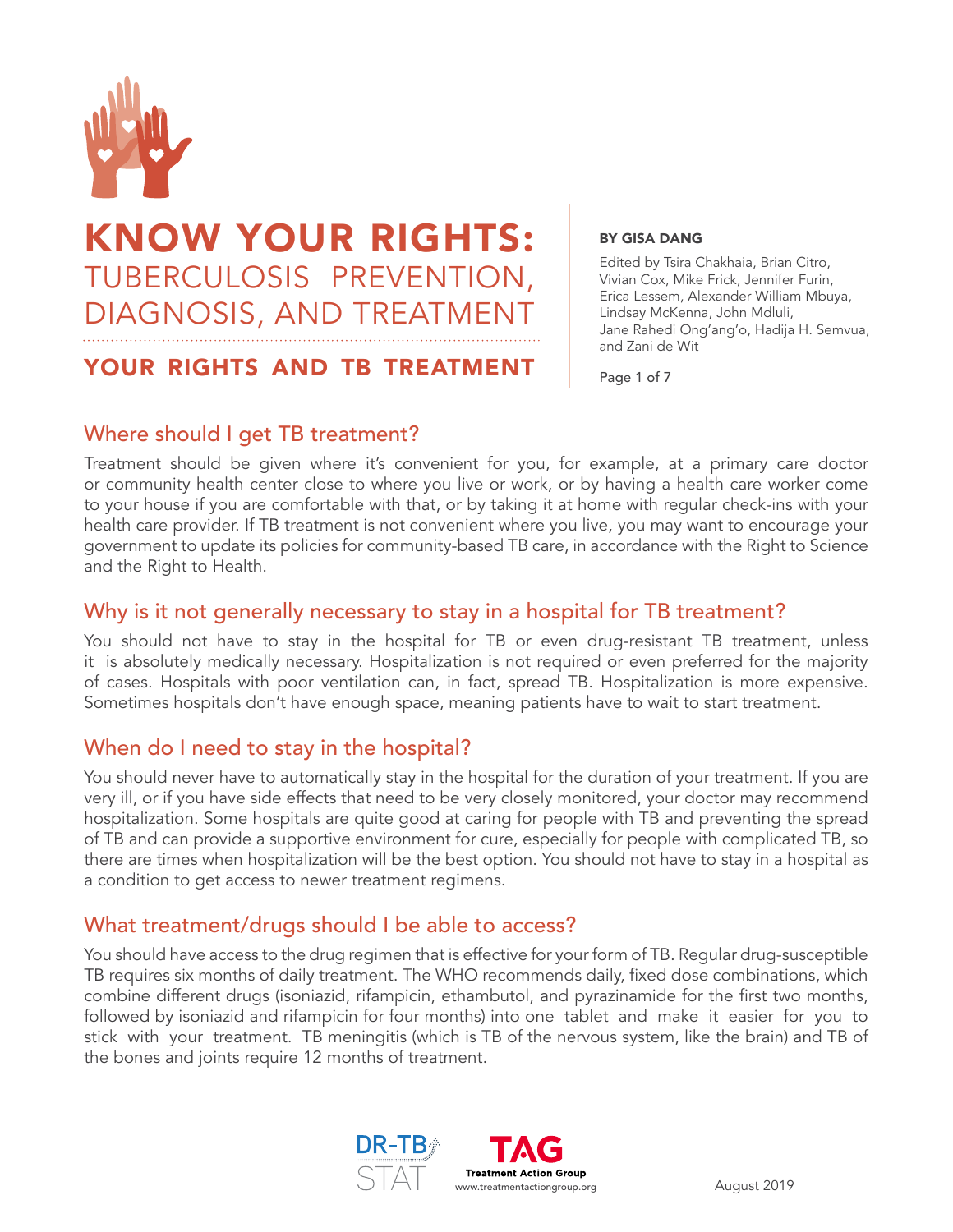# YOUR RIGHTS AND TB TREATMENT | Page 2 of 7

If your TB is resistant to isoniazid (but susceptible to rifampicin and fluoroquinolones), you should receive six months of daily treatment with rifampicin, ethambutol, pyrazinamide, and levofloxacin. Because these medicines are not available in a combined tablet, your clinician may give you the standard isoniazid, rifampicin, ethambutol, and pyrazinamide combined tablet, plus levofloxacin. You should have a choice as to whether to take the combined tablet (which is easier to swallow but contains isoniazid, a medicine that likely will not work against your TB and has side effects), or loose individual tablets (which require swallowing more tablets, but you will be avoiding an unnecessary medicine).

If your TB is resistant to rifampicin, you should receive treatment with a combination of four to five medications. The medications should be chosen based on their effectiveness, the side effects they cause, and the type of drug resistance your strain of TB shows. You have a right to have TB treatment based on a drug susceptibility test. Although regimens may vary, the WHO strongly recommends three medications: bedaquiline, linezolid and either levofloxacin or moxifloxacin, because they are been associated with better treatment outcomes and a lower rate of death. You should be given these three medications unless your TB has resistance to them, or you have a medical reason why they cannot be used. The WHO also recommends cycloserine (or a similar drug, terizidone) and clofazimine as these drugs have been associated with better treatment outcomes. The WHO no longer recommends the use of two injectable agents, kanamycin and capreomycin. Though the WHO still recommends injectable agent, amikacin (if there are no other treatment options, if there is documented susceptibility to the drug, and if formal hearing assessments can be done at baseline and monthly while on the medication), the latest guidelines emphasize that all-oral regimens are the preferred standard of care.

The duration of therapy recommended is for 18-20 months. Some countries may offer people with rifampicin-resistant TB shorter treatment regimens (9-12 months) containing all-oral medications under carefully monitored conditions. There are some ongoing studies (clinical trials) to evaluate all-oral shorter treatment regimens using combinations of new and repurposed TB medicines, including bedaquiline, delamanid, linezolid, clofazimine, and pretomanid. You should ask if any of these are being conducted in your area.

There is a standardized shorter treatment regimen that is 9–12 months that does not contain all of these recommended drugs and instead contains older drugs including the painful and toxic injectable amikacin. Though they have not been compared in a study head-to-head, evidence indicates the standardized, shorter, injectable-containing regimen does not work as well as longer regimens that contain the medications bedaquiline, linezolid, and the fluoroquinolones.

As mentioned above, kanamycin and capreomycin are no longer recommended for TB treatment; if you are receiving one of these, tell your health care provider you want to receive bedaquiline instead immediately. If you are on a regimen containing any of the injectable medications (amikacin, streptomycin, or the no-longer recommended kanamycin or capreomycin), you should have your hearing tested prior to starting this medication and every month while you are taking it, and if there are any signs of hearing loss or you are having trouble tolerating the injections, you should ask to be switched to bedaquiline immediately.

You should always know the names of your specific medications, how often to take them, how many pills to take, and the most common side effects to watch out for.

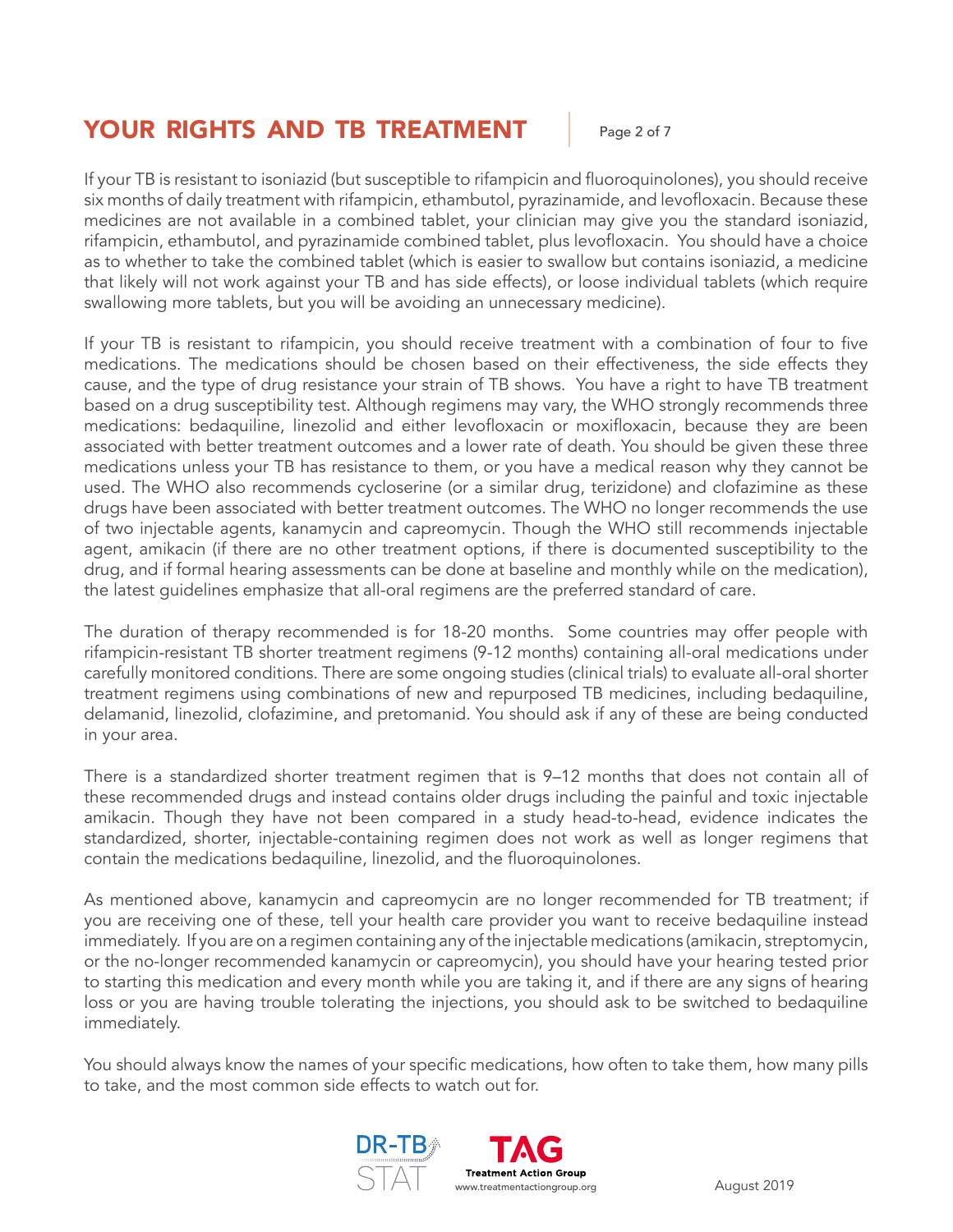# YOUR RIGHTS AND TB TREATMENT | Page 3 of 7

# What treatment is recommended for children?

Treatment specially made for children with drug-susceptible TB is now available. The new pills, called fixed dose combinations, are already at the right dose for children, so they do not need any crushing or splitting. They dissolve completely in water, and taste better than the adult tablets.

Most children with rifampicin-resistant TB should receive injectable-free regimens. Bedaquiline is recommended in children age 6 years and older and delamanid is recommended in children ages three years and above. There will be more evidence on younger children available soon. Bedaquiline and delamanid may need to be used in younger children with highly resistant forms of TB and you could ask your doctor to give bedaquiline or delamanid to a child "off-label," or your doctor can request bedaquiline under compassionate use (meaning access to a treatment not yet approved in a country or for a certain population) by writing to [JanssenMAc@its.jnj.com.](mailto:JanssenMAc@its.jnj.com) A pediatric formulation of delamanid is also available via compassionate use and information on how to access it can be found here: [http://](http://sentinel-project.org/2019/04/10/delamanid-compassionate-use-patient-access-form/) [sentinel-project.org/2019/04/10/delamanid-compassionate-use-patient-access-form/](http://sentinel-project.org/2019/04/10/delamanid-compassionate-use-patient-access-form/). Linezolid is an excellent option for children of all ages, and some providers have had success using PAS in younger children.

The duration of therapy in children depends on the severity of their disease. Children can take an alloral shorter (i.e. 9-12 month) regimen if the TB is not very extensive. For children with more severe TB, treatment can usually be completed in 15-18 months.

### What if I am pregnant or nursing or might become pregnant?

If you have TB and are pregnant or become pregnant, you may have to make some difficult decisions regarding the best way to take care of yourself and your child(ren). There is not much information on safety of most TB drugs in pregnant or nursing (breastfeeding) women. Your health is important and in fact essential for the health of your child(ren). If you are pregnant or nursing, you should discuss with your clinician the risks and benefits of different options and decide what is best for you. You may not want to use certain drugs, or you may want to discontinue nursing or your pregnancy (abortion). If you are not pregnant, but are on TB treatment and may become pregnant, you should ask your provider about birth control options.

Two kinds of drugs used to treat MDR-TB, ethionamide (or a similar drug, prothionamide) and injectable drugs (amikacin, streptomycin, and no longer recommended capreomycin and kanamycin), are thought to be particularly dangerous to the developing baby (fetus). Amikacin and ethionamide/ prothionamide are part of the shorter regimen, but contraindicated for use during pregnancy. As such, pregnant women with MDR- TB are ineligible for the standardized (injectable-containing) shorter regimen. Instead, global standards recommend that pregnant women with MDR-TB be treated with a longer regimen (made for their particular strain of TB with four or more effective second-line medications). Some progressive national programs, including in South Africa, are using the newer drugs bedaquiline or delamanid in these longer individualized regimens for pregnant women. Based on information so far, both of these drugs are thought to be safe in pregnancy. Your doctor can request these drugs for pregnant women under compassionate use by writing to [JanssenMAc@its.jnj.com](mailto:JanssenMAc@its.jnj.com) for bedaquiline and [medical@otsuka.](mailto:medical@otsuka.de) [de](mailto:medical@otsuka.de) for delamanid.

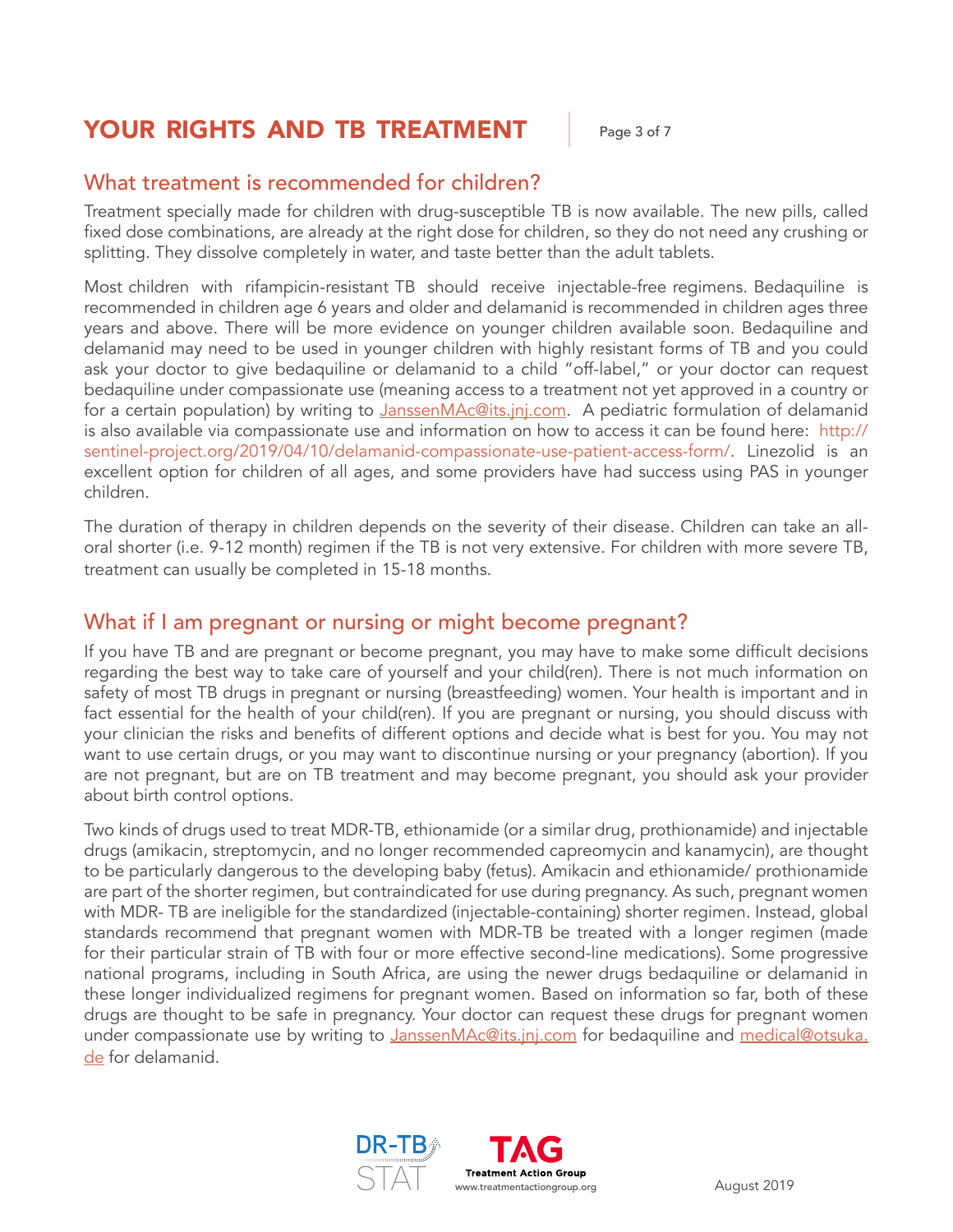# YOUR RIGHTS AND TB TREATMENT Fage 4 of 7



*Photo Credit: KUDUwave™ Portable Audiometers*

# What about side effects?

Your health care provider must inform you about the medicines you take, what the potential side effects are, and how they will be monitored (checked or tested). If they did not give you that information, you should ask for it. Some side effects are expected, like red urine or mild nausea. But some are severe, like liver damage, depression or psychosis, or loss of hearing or vision. These can be stopped if caught early. Your doctor should check that you are getting better, and that includes checking for side effects:

- Injectable drugs (amikacin and streptomycin, as well as no longer recommended capreomycin and kanamycin) can cause hearing loss. Your hearing should be tested (called audiometry) before you start the medicine and monthly afterward, so you know early on if there is damage. If your tests show hearing loss, or if you notice any signs of hearing loss, ask immediately to stop the injectable and switch to delamanid or bedaquiline. If hearing tests are not available, you have the right to ask for another drug such as bedaquiline or delamanid to replace the injectable;
- Cycloserine and other drugs can cause depression and psychosis. If you feel persistently depressed or like you do not want to live, tell your doctor immediately so you can safely switch medicines;

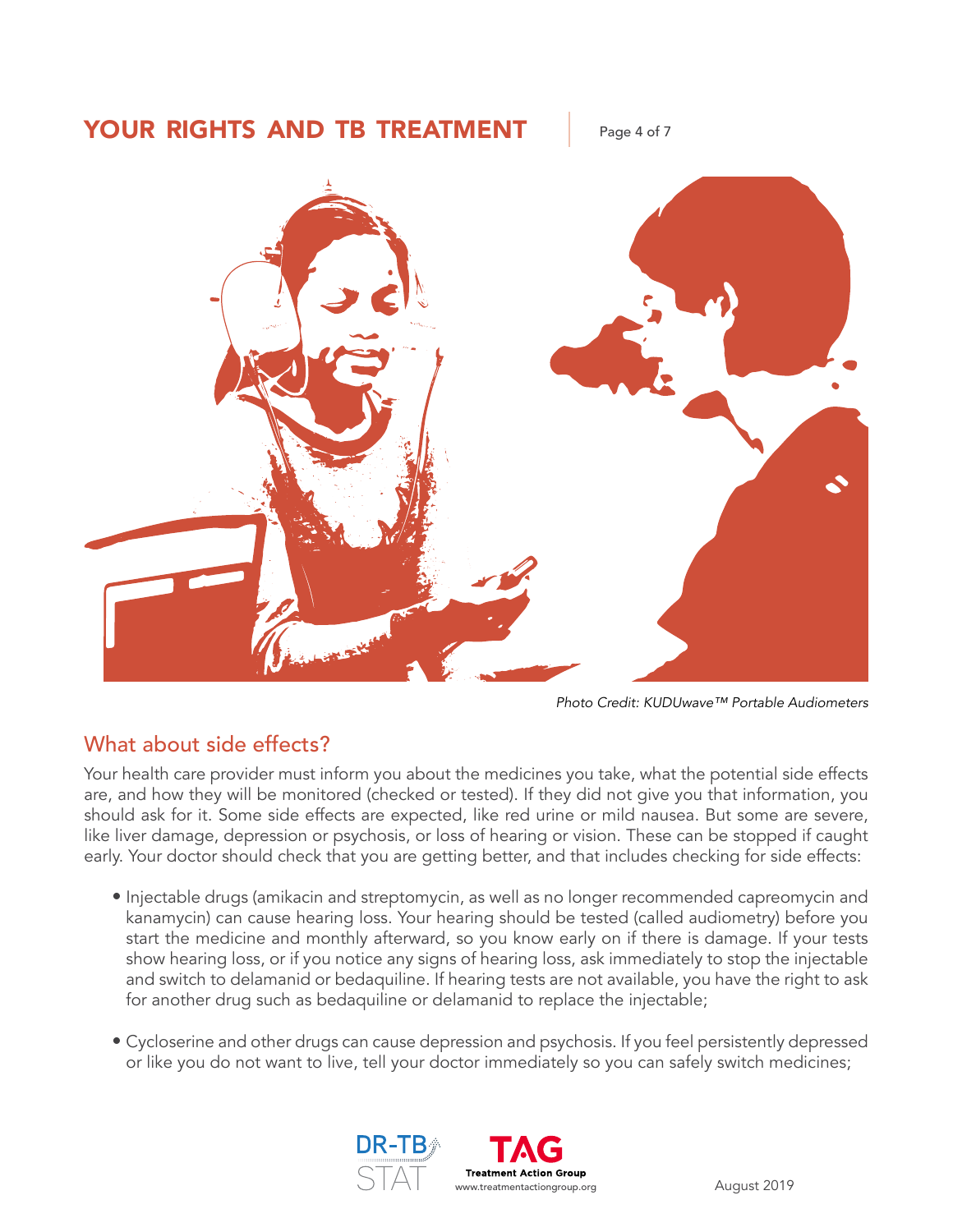# YOUR RIGHTS AND TB TREATMENT | Page 5 of 7

- Linezolid and other medicines can cause tingling, numbness, burning, or pain in the hands or feet. If you feel this, tell your clinician immediately as they may want to lower the dose or pause use of the drug before permanent nerve damage occurs. Your clinician should check for this at every visit. Linezolid can also affect the nerves in your eyes, so you should have your vision checked before starting treatment and each month while you're on treatment, and you should tell your doctor if you notice any changes in your vision while on this medication.
- Linezolid can also affect the way your body makes blood cells. Although TB itself can do this, people on linezolid may have low red blood cell counts ("anemia") or low levels of the blood cells that cause your blood to clot ("platelets") or that fight infection ("white blood cells"). Before starting and while on linezolid, your doctor should check your blood count each month.
- Many TB drugs can damage the liver. You should have a liver function test before you start treatment, and regularly thereafter, especially if you have any liver issues or have HIV. If you experience nausea, vomiting, itching, or changes in the color of your skin or eyes, you should request that your health care providers check your liver function. You should avoid drinking alcohol while on your TB medicine if you can. However, drinking alcohol should never be a reason for not allowing you to start treatment (the same is true if you use drugs or are on opioid substitution therapy [OST]);
- Bedaquiline, clofazimine, delamanid, and moxifloxacin (and many other non-TB drugs) can cause changes in the heart's electrical activity (called QT prolongation). This could lead to serious problems with the heart's rhythm. If you are taking one of these drugs, you should have a test called an ECG (electrocardiogram) before starting treatment, and at 2, 12, and 24 weeks after you start. If you are taking more than one of these drugs, you should have an ECG monthly;
- If you have vomiting or diarrhea, or are taking any of the following drugs—amikacin, capreomycin, kanamycin, streptomycin, bedaquiline, clofazimine, delamanid, or moxifloxacin—you should also have your levels of potassium checked. Potassium is a mineral in your body, like a salt. If your levels are too low or too high, it can cause problems with the muscles, with the way your heart beats, or with other systems in your body. You should ask your nurse or doctor to check your potassium levels regularly, which they can do by taking some of your blood. If your potassium levels are low, you should receive a supplement of potassium and of magnesium, another mineral (salt) important to help your body function properly. You do not need testing for magnesium; you should automatically receive a magnesium supplement. Ask your nurse or doctor if you are getting magnesium if you are not sure, and if you are not, tell them you want it.

# Can I work or attend school during treatment?

Everyone whose TB is smear negative (not infectious) should be allowed to work or go to school. You should not have to wait until after you complete treatment to go back to work or school. You should not lose your job because you have TB. TB is not infectious after just a couple of weeks of good treatment (though you must still finish the full treatment course to make sure it does not come back). You do not have to tell your coworkers or classmates that you are taking TB medication. Your employer or school must keep your medical situation private. If your colleagues or classmates may also need to get tested for TB, this should be done in way that protects your right to privacy and confidentiality.

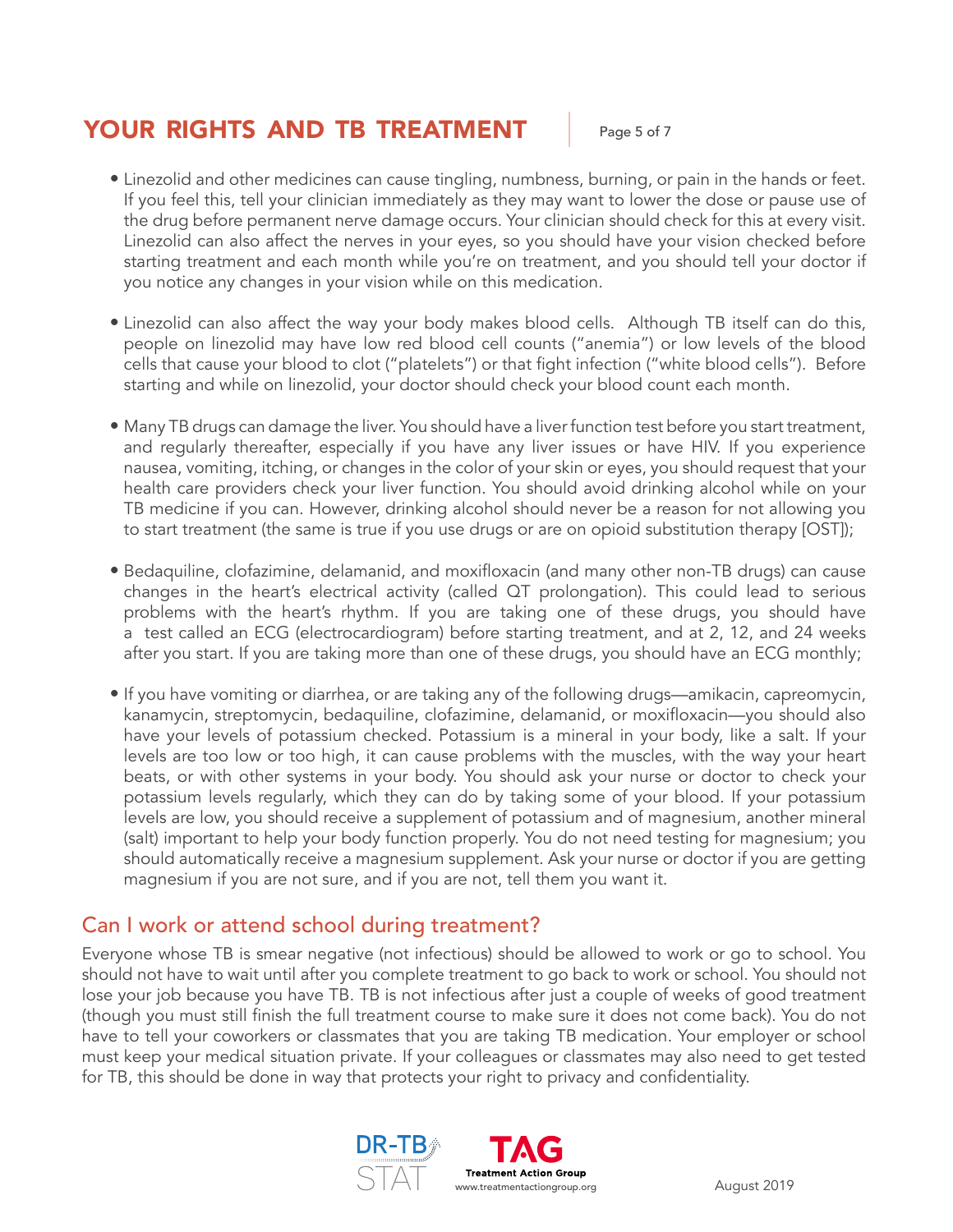# YOUR RIGHTS AND TB TREATMENT | Page 6 of 7

# What is counseling, and why should I ask for it if I don't get it?

Counseling means that you receive support and a lot of information and explanation together with your treatment, to answer questions and help you finish your treatment (adherence). Treatment for TB can be difficult, with many pills and possible side effects. Good counseling will help you understand TB better, support you, and help you stick with your treatment.

# What if I am living with HIV?

Many people have both HIV and TB, and getting treatment for both is important. If you are on antiretroviral therapy (ART), make sure your doctor knows which medicines you are taking. A small number of TB and HIV medicines do not work well together, but this can be solved by adjusting doses or by changing your drug regimen. If you are diagnosed with HIV and TB at the same time, your doctor should first start your TB treatment, and only start your ART after a few weeks. This is important to avoid a dangerous reaction called immune reconstitution syndrome. People with CD4 counts <50 cells/mm3 should start ART after 2 weeks; people with CD4 counts ≥50 cells/mm3 or people with TB meningitis should start ART after 8–12 weeks.

### What is Category II treatment?

You should not be on Category II treatment. Category II is basically regular TB treatment plus an injectable medicine, streptomycin. The old recommendation for people who finished TB treatment but still had TB was to take Category II. In 2015, the WHO issued a "good practice statement" against the use of Category II treatment. The new recommendation is to do drug susceptibility testing to decide which drugs work best for your form of TB. If your doctor tries to give you Category II, you should instead ask for drug susceptibility testing and a treatment regimen based on your results.

### If I don't want the treatment my doctor tells me, can I be forced to take it?

No, you cannot be forced. International standards are clear that forcing someone to take TB treatment against their will is ethically wrong. You have the right to accept or refuse all treatment, or a particular treatment. Because TB is infectious (can be passed from person to person), if you refuse treatment entirely, you must take steps to protect other people. This may include staying in respiratory isolation, which means keeping your breath from reaching other people. You can do this either through wearing a mask or through physical isolation in a properly ventilated hospital room or at home. On very rare occasions, your government can make you stay in respiratory isolation as a last resort. This is called involuntary isolation. However, you should never have to do so in a prison cell or similar facility

Because children often need the approval of a parent or guardian to consent to treatment, it is up to the parent or guardian to accept or deny treatment on their behalf. When a parent or legal guardian refuses to give consent, but the medical treatment is considered necessary to prevent suffering or death, including from TB, government authorities may take steps to override the parents' decision. This can only happen through the appropriate legal mechanisms according to the laws of your country.